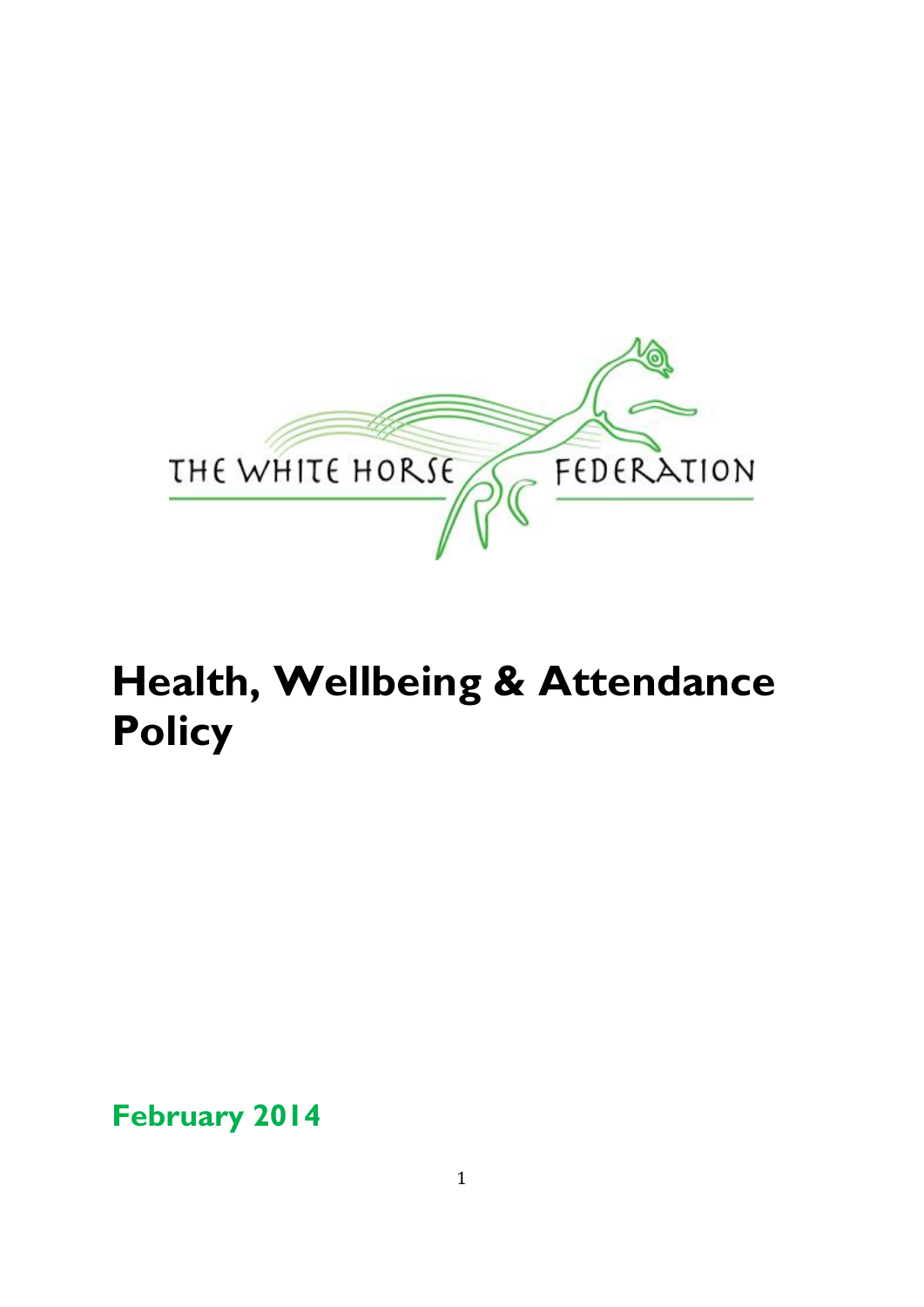# **1. Scope, Purpose and Principles**

This procedure has been updated to take account of new Equality legislation, changes to medical certification processes and incorporates the HSE Management standards for managing workload stress and pressure.

By adopting this procedure Governing Bodies and Principals demonstrate the need to provide a robust and consistent framework for managing employee health and wellbeing and maximising attendance through positive attendance management.

This will be achieved through:

- Promoting the health, safety and wellbeing of all employees, including the use of risk assessment to identify and manage hazards impacting on health in the workplace
- Monitoring levels of sickness absence and implementing fair and consistent procedures to support and manage staff absence
- Employees have a responsibility to manage their own wellbeing in the workplace, seeking support as required.
- To manage pressure and stress at work (named) School/Academy has chosen to adopt the HSE Management standards process to identify, manage and mitigate work related pressure and stress.

The following principles will apply:

- Good attendance is valued
- Open and honest communication between Governors, Heads, managers and employees is encouraged and promoted
- Matters raised relating to an employee's attendance does not imply any distrust of staff or concerns regarding their conduct
- Absence due to ill health or injury regardless of the case should be dealt with in a way that is consistent, non-discriminatory and in accordance with the Equality Act 2010
- Sickness cases will be conducted with respect for confidentiality

#### **2. Sickness Absence Management**

2.1 Notifying Sickness Absence

It is essential for Principals/managers to know as soon as possible when a member of staff is unable to attend work due to illness.

On the first day of absence, employees must notify their line manager by as soon as practicably possible prior to the start of the working day. This will give the school the opportunity to arrange for supply cover. All employees should be made aware of the absence reporting details in the school.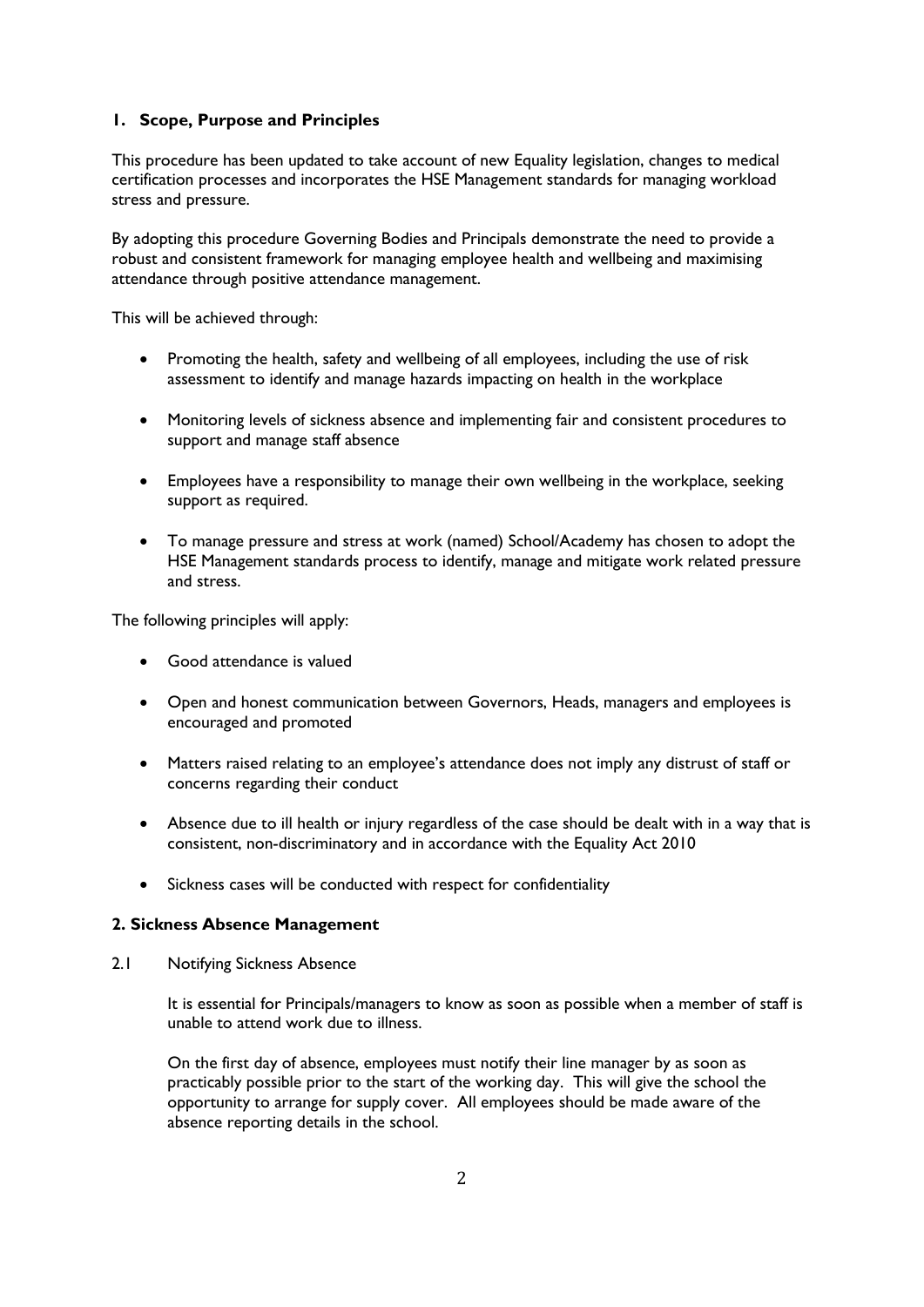In exceptional cases, if due to unforeseen circumstances the employee is unable to notify their own absence (e.g. hospitalisation), then a family member or friend may do so on their behalf.

Absence of less than a full day will still count as the first day of absence. For all absences of up to 7 calendar days a self certification form must be completed and retained in the school office/Federation Central Offices HR.

## 2.2 Absences over 7 Consecutive Days

For absences which extend beyond 7 calendar days (including the weekend), a medical certificate (MED3) must be received by the manager. This must be no later than twelve days from the start of the absence during term time, or the first day of the new term if absence occurs during the school holidays. Failure to submit medical certificates within this timeframe may be considered as unauthorised absence, which may result in loss of pay.

From 6 April 2010 the sick note (MED3) became a fit note that will state that an employee is either 'not fit for work' or may be 'fit for work'.

The medical certificate must be certified by a qualified doctor. If a MED3 form is received that states an employee may be fit for work this must be discussed with the employee, as part of the sickness management process and the line manager must consider whether the employee is able to return to work in any capacity taking into account any advice on the MED3. If there is any doubt about the employee's capability to return to work the manager should refer the employee to Occupational Health before they return to work. If the manager is unable to accommodate the recommendations on the fit note due to the type of work available or business requirements then the MED3 should be treated as a 'not fit for work' notification until expiry or any change in circumstance that would support an earlier return to work.

The MED3 will never state when an employee is fit to work, on the expiry of the MED3 the onus of responsibility will be on the employee to obtain a further MED3 if they continue to feel unable to return to work.

# 2.3. Medical Appointments

Whenever possible, employees should arrange routine medical and dental appointments outside normal working hours. When this is not possible, employees should endeavour to arrange routine medical and dental appointments at the beginning or end of the working day, to limit disruption to the service.

In the case of urgent medical and dental appointments, and with some routine medical and dental appointments, it is recognised that flexibility will need to be applied in order to fit with the availability of the doctor or dentist, and as such, little discretion over the timing of such appointments is possible. In such cases, employees will be able to access time-off with pay to attend the appointment. Whenever possible, the employee's line manager should be notified in advance of appointments within working hours, so that the absence can be authorised. In urgent cases when this is not possible, the employee's line manager should be notified as soon as possible after the event.

#### 2.4 Hospital and other specialist medical appointments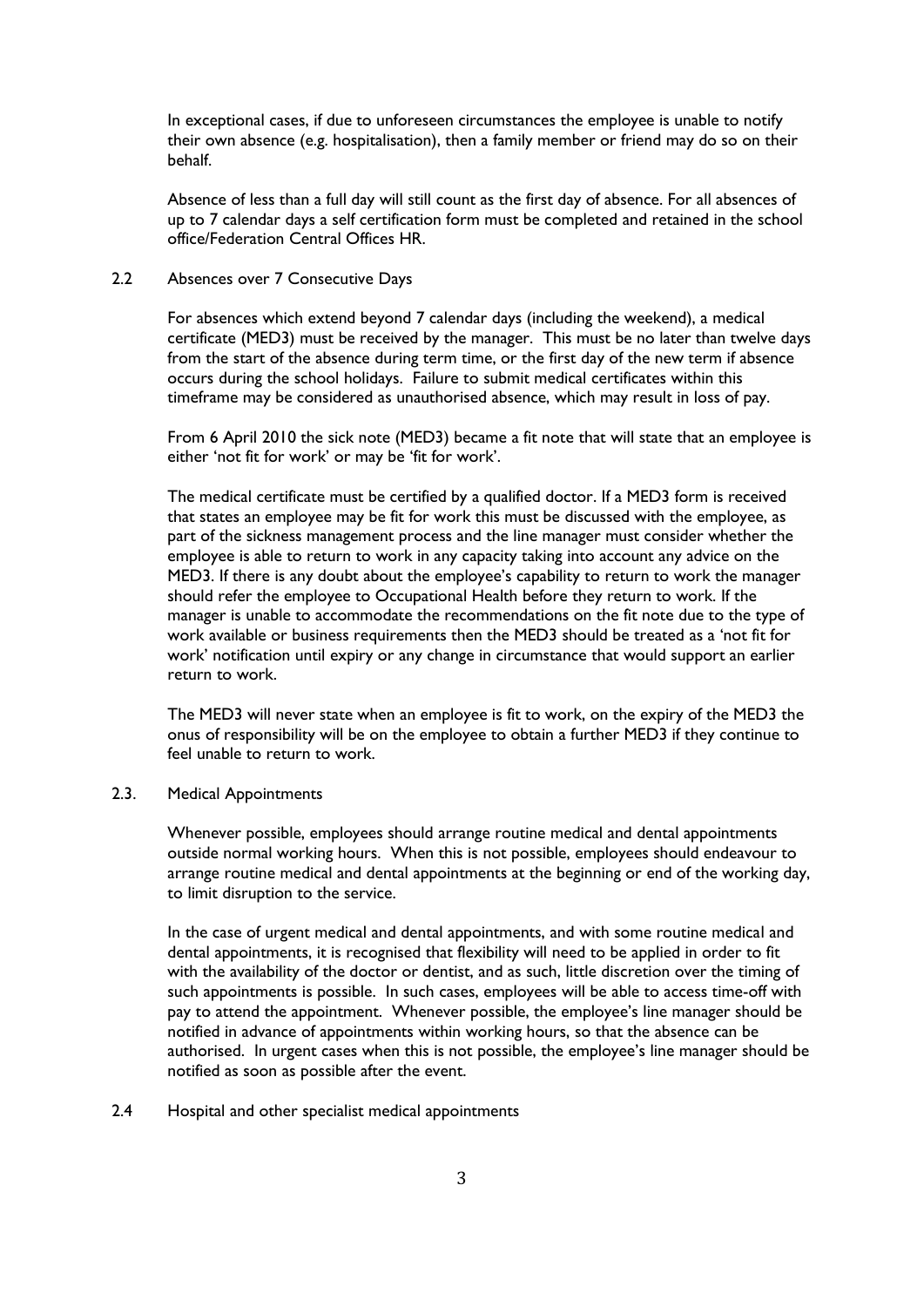It is recognised that employees are less able to influence the timing of hospital and specialist appointments. In such cases, employees will be able to access time-off with pay to attend the appointment. Whenever possible, the employee's line manager should be notified in advance of appointments within working hours, so that the absence can be authorised.

#### Excessive use of medical appointments

If an employee appears to be making excessive use of the provisions for urgent appointments, the line manager can decide on the appropriate action, which may include withdrawal of the right to paid time-off for appointments.

#### 2.5 Payment to staff who are absent during school holidays

All Teachers and Support staff contracted to work term time only An employee who is ill immediately preceding a school closure and who has exhausted their sick leave entitlement, or are on less than full pay, and recover during the period of closure will be deemed, for the purposes of calculating the amount of salary due, to have returned to duty on the day they are authorised medically fit to do so by means of a doctor's statement, provided the employee actually returns to duty on the first day after the period of closure.

Support staff contracted to work all year round and are absent during a period of authorised annual leave, they may request that this time be credited back to them. In order to do so, normally a self-certificate will be accepted by the line manager, however, the manager may request a medical certificate from the employee at the manager's discretion. If the manager requests a medical certificate, and a fee levied by the GP, then this cost will be borne by the school.

#### 2.6 Absence following an Accident/Incident

All absences due to an accident or incident during working time must be reported in line with the Council's Guidance. A copy of the guidance can be provided by the Health & Safety team or accessed via the school intranet. The Health, Safety and Well-being Team can provide advice and guidance. Affected employees should be made aware of the Federation's counselling and support service, Care First.

#### **3. Pay During Absence**

An employee's entitlement to pay during periods of sickness absence is made up of Statutory Sick Pay and Occupational Sick Pay.

#### 3.1 Statutory Sick Pay

The Federation, on behalf of the Department for Work and Pensions, pays Statutory Sick Pay (SSP) into wages. SSP is paid for a maximum of 28 weeks in any 12 month period, for each occasion or linked episodes of sickness absence.

Staff who do not qualify for SSP, or whose entitlement has ended, should make a claim for Employment and Support Allowance (ESA) from the Department for Work and Pensions. The Payroll Office will send the employee a form detailing why they are not entitled to SSP to allow them to make a claim for Employment and Support Allowance.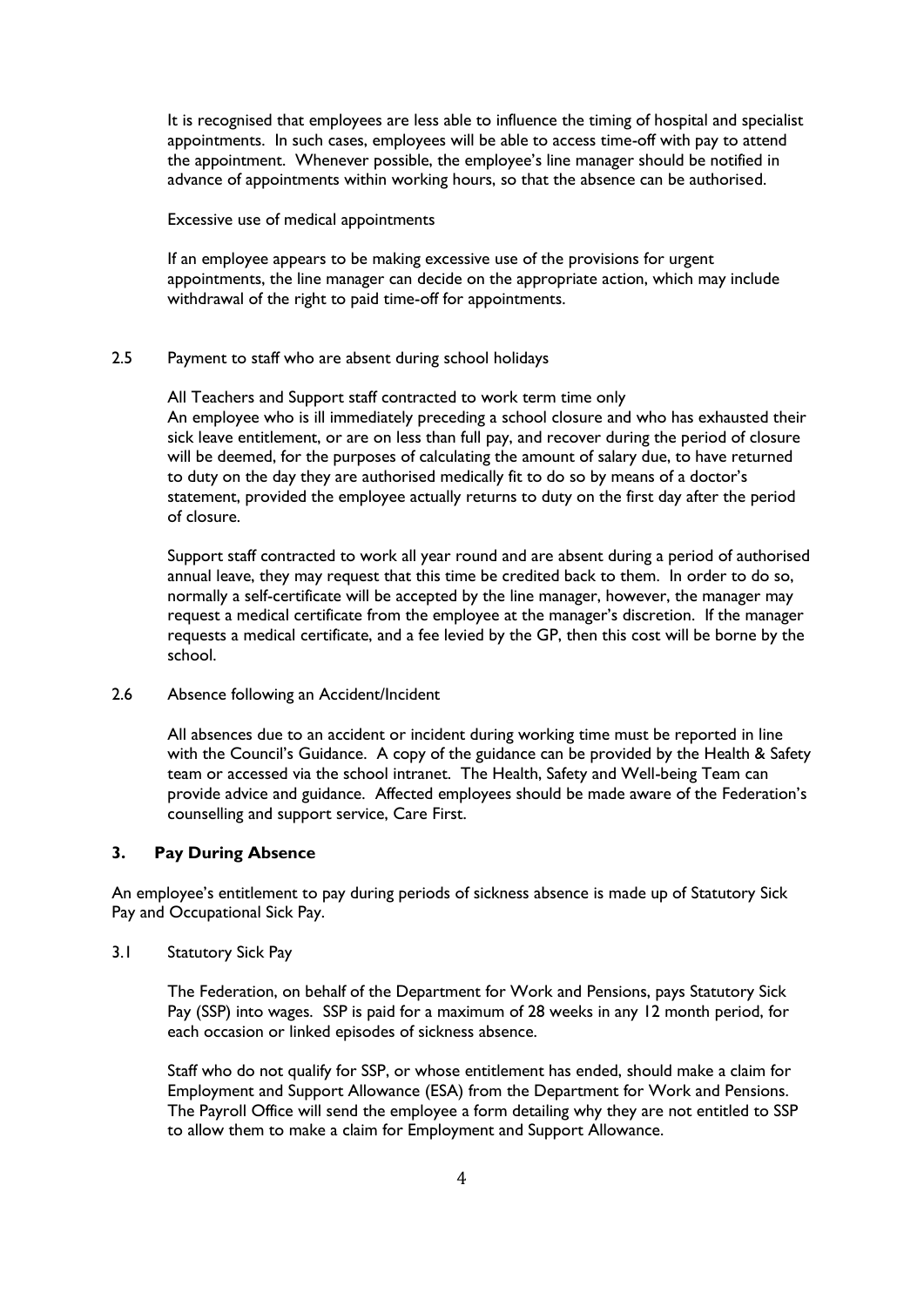## 3.2 Occupational Sick Pay

The National Conditions of Service for Local Government staff and Teaching staff sets out details of the Occupational Sick Pay Scheme. All staff receive payment of full or half pay, dependent on length of service.

For NJC staff, where employees have continuous local government service any absence with their previous employer in the preceding 12 month rolling period will be taken into account when calculating sick pay entitlement. For all Support Staff (NJC) the entitlement for Occupational Sick Pay shall be determined on the first day of absence. Staff will not move to a new entitlement level until they return to work.

For the purpose of calculating a teacher's entitlement to sick pay, a year is deemed to begin on 1st April and end on 31st March of the following year. Where a teacher starts service after 1st April in any year, the full entitlement for that year will be applicable. Where a teacher is on sick leave on 31 March in any year, no new entitlements shall begin until the teacher has resumed duty and the period from 1 April until the return to duty is regarded as the preceding year's entitlement.

When a teacher moves to another employer, any sick pay paid during the current year by the previous employer shall be taken into account in calculating the amount and duration of sick pay payable by the new employer.

Subject to meeting the sickness absence notification requirements and other conditions, the Occupational Sick Pay provisions are outlined below:

| Occupational Sick Pay                  |                                           |  |  |  |
|----------------------------------------|-------------------------------------------|--|--|--|
| During 1st year of service             | I months full pay and (after completing 4 |  |  |  |
|                                        | months service)                           |  |  |  |
|                                        | 2 months half pay                         |  |  |  |
| During 2 <sup>nd</sup> year of service | 2 months full pay and                     |  |  |  |
|                                        | 2 months half pay                         |  |  |  |
| During 3rd year of service             | 4 months full pay and                     |  |  |  |
|                                        | 4 months half pay                         |  |  |  |
| During 4th and 5th year of service     | 5 months full pay and                     |  |  |  |
|                                        | 5 months half pay                         |  |  |  |
| After 5 years service                  | 6 months full pay and                     |  |  |  |
|                                        | 6 months half pay                         |  |  |  |

For School Support Staff:

For teaching staff:

| During the first year of service       | Full pay for 25 working days and after        |  |  |  |
|----------------------------------------|-----------------------------------------------|--|--|--|
|                                        | completing four calendar months' service,     |  |  |  |
|                                        | half pay for 50 working days                  |  |  |  |
| During the second year of service      | Full pay for 50 working days and then half    |  |  |  |
|                                        | pay for 50 working days                       |  |  |  |
| During the third year of service       | Full pay for 75 working days and half pay for |  |  |  |
|                                        | 75 working days                               |  |  |  |
| During the fourth and subsequent years | Full pay for 100 working days and half pay    |  |  |  |
|                                        | for 100 working days                          |  |  |  |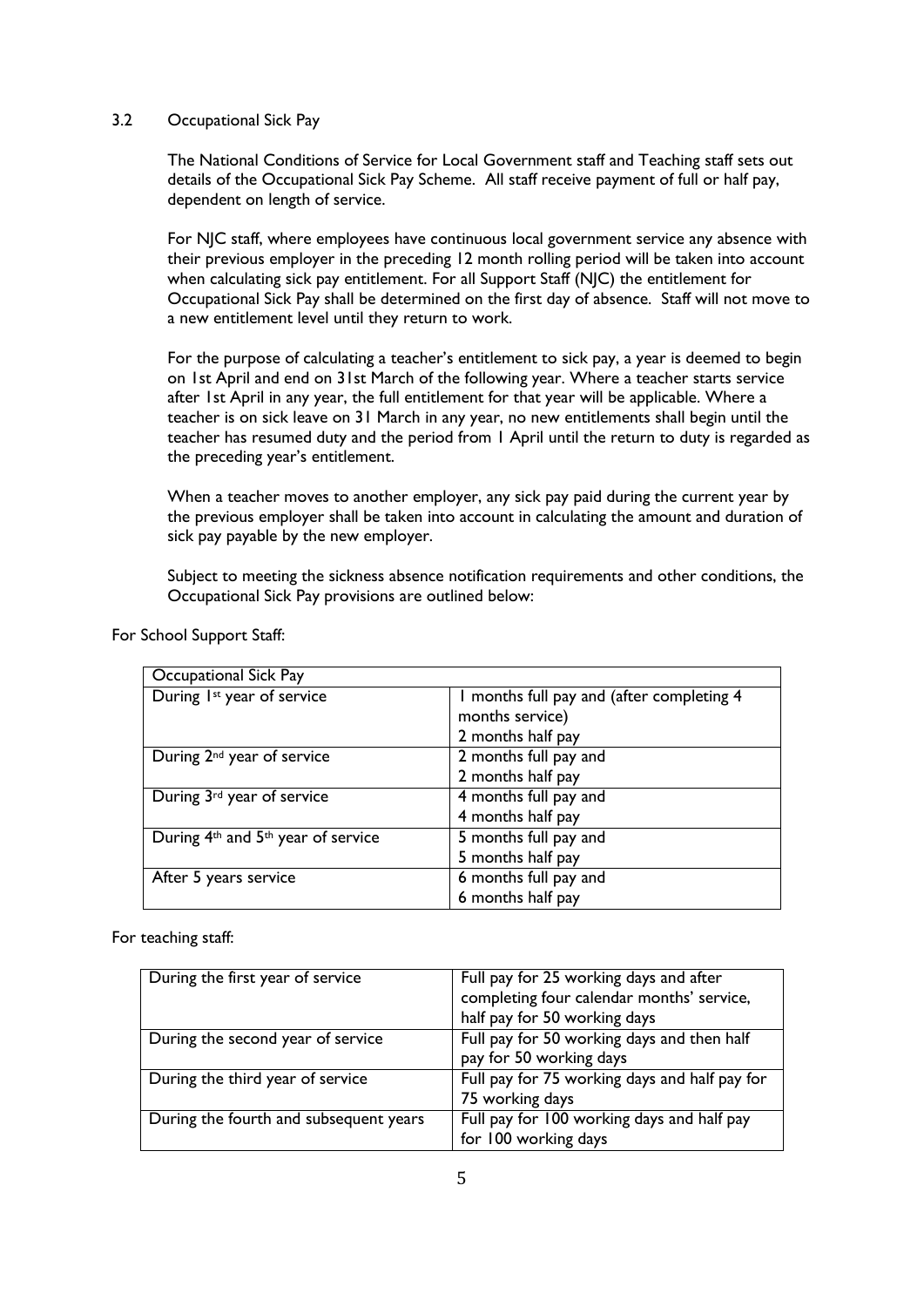The School reserves the right to terminate employment before the expiry of Occupational Sick Pay, in accordance with this procedure.

Any sickness absence occurring during the 12 months immediately before the first day of absence is counted towards the calculation of sick pay entitlement.

3.3 Industrial Sick Pay

The National Conditions of Service for Local Government employees sets out details of Industrial Sick Pay.

The conditions of service for teachers (Burgundy Book – section 4 paragraph 9) outline the salary arrangements for absences arising from accidents, injury or assault at work.

Where an employee has an accident at work, they will be paid normal salary up until the end of their ordinary working shift.

In cases of a recognised industrial injury, employees, where entitled, would be paid the equivalent level of sickness entitlement, as for Occupational Sick Pay outlined above. For teaching staff Section 4, paragraph 9 of the Burgundy Book applies.

# **4. Informal return to work discussions – short term absence**

- 4.1. As long as the school agrees, an employee may return to work and resume normal duties prior to the expiry of his/her fit note. This may be appropriate under the following circumstances:
	- the employee has recovered sufficiently from illness or injury sooner than expected
	- the school can offer support to enable the employee to return

The school is entitled to seek the opinion of Occupational Health where they feel an employee may not be fit to return. It may be that the employee is requested to go back to their GP or, alternatively, they may wish to be assessed by Occupational Health who will determine if they are fit to return.

If the employee whose sickness certificate has expired or they have been certified fit by their GP to return to work but their manager either believes they are not fit to return, then Statutory Sick Pay can not be paid and the employee will be put back onto normal salary hours, equivalent to their normal working hours or agreed phased return. Each case will be treated independently and permission will be sought from the employee to contact their Doctor in order to discuss the best possible solution for the employee. Until such time as a decision is made regarding their fitness to work following a GP or Occupational Health assessment normal salary will remain in payment. This period will not count as recorded sickness absence.

The return to work meeting is not a disciplinary matter and must not be treated as such.

Where a manager feels concerned about the absence, or if a trigger point has been reached, a formal Sickness Monitoring meeting may take place in addition to the Return to Work Discussion. Should this be the case, the manager will inform the employee in writing and explain the process.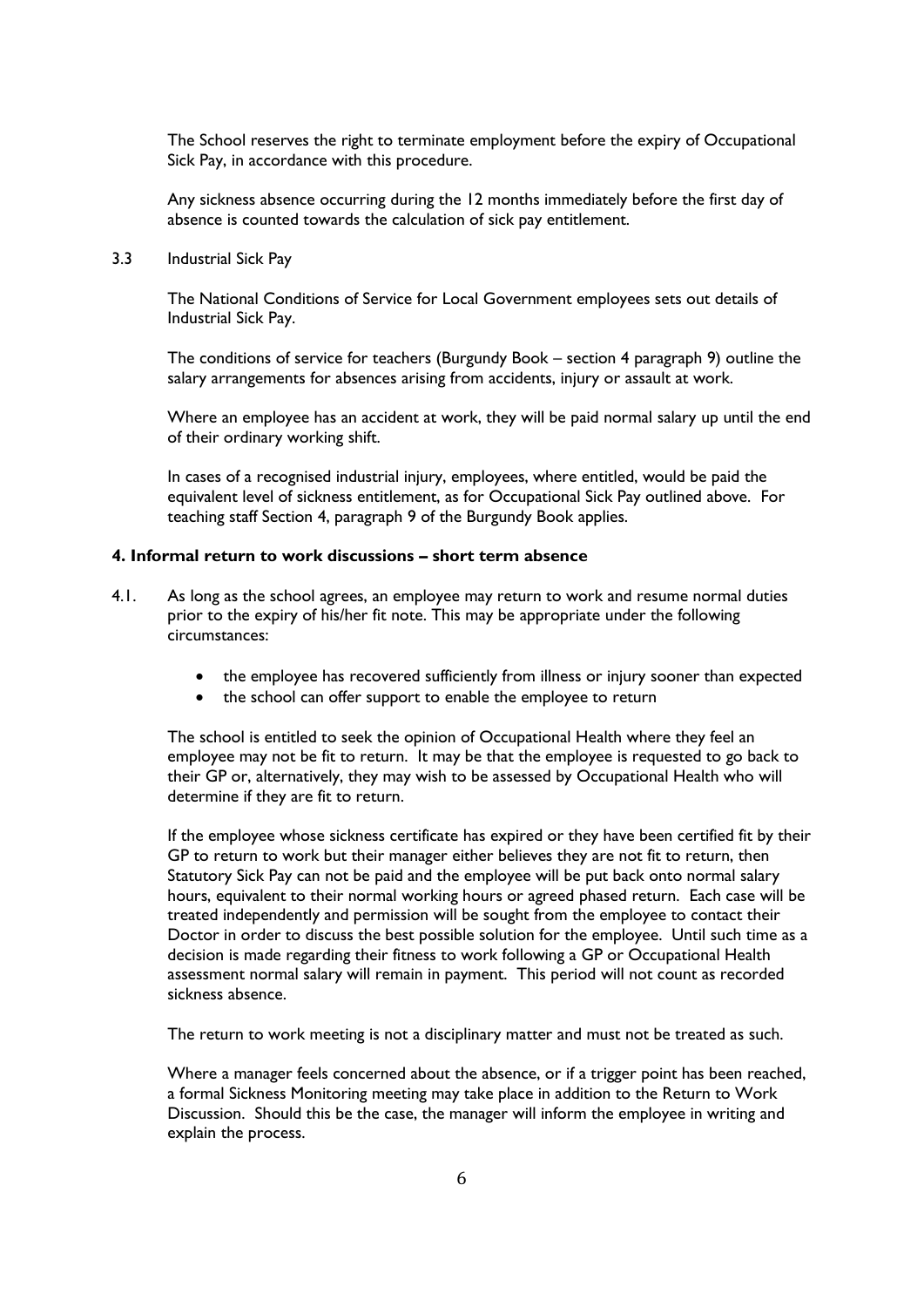# **5 Managing Long term/Short term absence**

- 5.1 It is essential that schools monitor staff sickness levels. Part of this process is ensuring that appropriate action is taken once an employee meets the sickness absence triggers.
- 5.2 Governing bodies and Principals should be mindful of their duty of care to school staff in circumstances where they are unable to work, and of the importance of continuing to keep them fully involved in the work of the school. This may also minimise any detrimental impact upon their wellbeing.
- 5.2 Although each case is different and will require the discretion of the manager, the following triggers can be used for prompting action in relation to sickness absence management and Occupational Health referrals:
	- 4 calendar weeks absence
	- 4 separate periods of absence in the previous 12 month period
	- Any pattern of absence emerging
	- Continuous working days of sickness absence relating to a psychological issue (e.g. stress/depression), alleged work related issue or a musculoskeletal condition

There are three formal stages to the procedure for managing sickness absence. The purpose of this process is to support the employee in limiting sickness absence, managing long term illness and to determine when sickness absence means that an employee is incapable of effectively undertaking their current role.

# **6. Stage 1 and 2 - Sickness Absence Management Meetings**

6.1 Each Sickness Monitoring Meeting is a formal meeting between the employee and their line manager/Principal to review the employee's attendance record, identify areas of support and establish targets and timescales for improvement. Managers should refer to Appendix B for a checklist of points to cover at the meeting.

A home visit could be arranged with the employee's permission if they are not well enough to attend the workplace

Stage 1 – when an employee meets a short term or long term trigger and is asked to attend a meeting

Stage 2 – is the review stage, which may be more than one meeting, in which the employee's health, wellbeing and capability to work are reviewed and steps to support/improve attendance and capability are discussed, agreed and monitored. Review meetings should be between 6 weeks and 2 months dependent on the medical advice received. Employees should be advised that their employment could be at risk if their attendance does not improve.

Before each meeting, the manager should:

- Provide the employee with at least five working days' notice of the meeting. This should be confirmed in writing to the employee.
- Advise the employee that they have the right to be accompanied at any formal part of the process by a work colleague or trade union representative.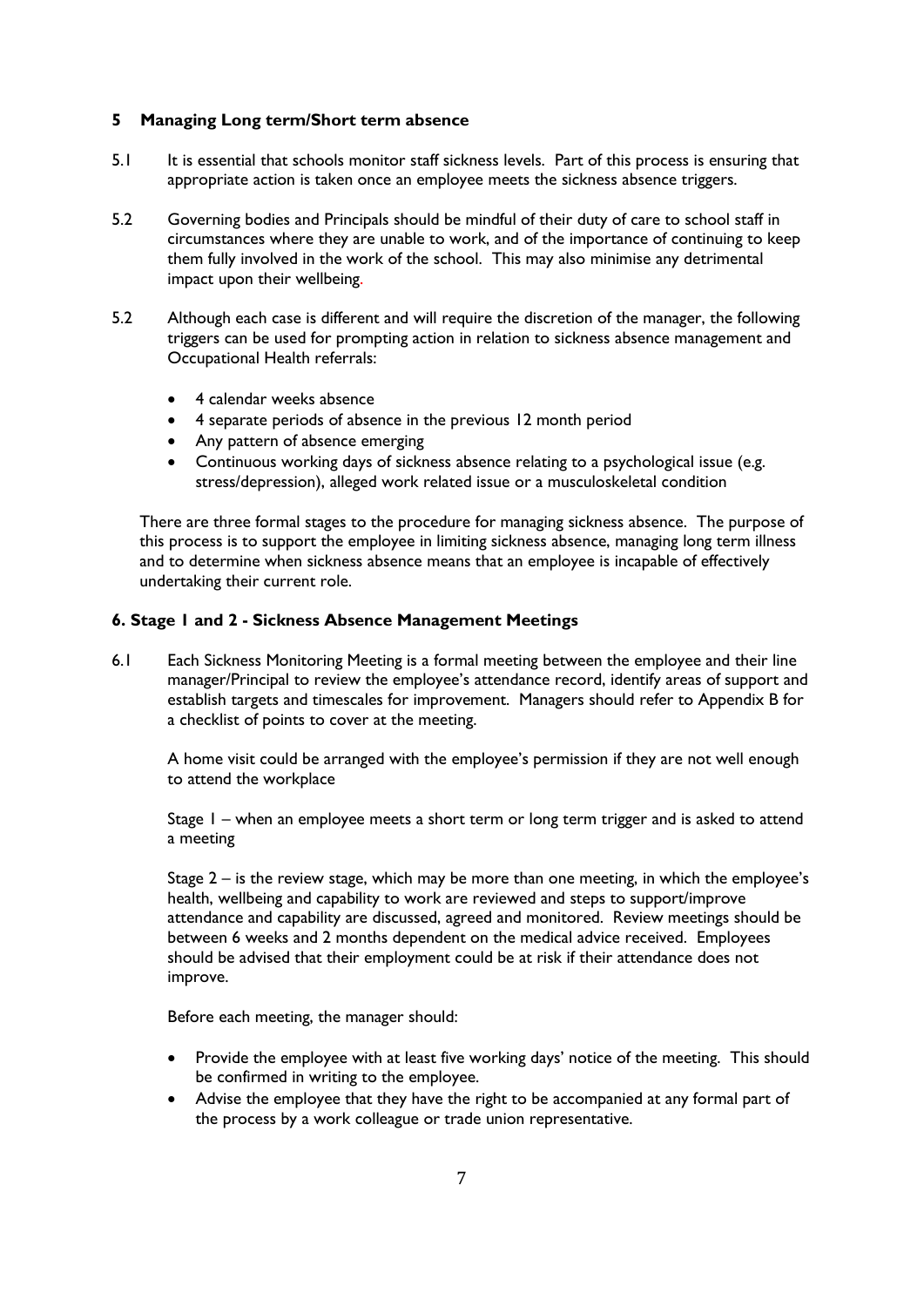Following each meeting, the manager should:

- Compile a summary letter of outcomes from the meeting; reflecting the main points discussed, actions agreed, targets and timescales. A copy of this should be sent to the employee within 5 working days of the date of the meeting giving them the opportunity to make comments and submit any additional information.
- Place a copy on the employee's personal file.

Where sickness levels have decreased, the manager should write to the employee, acknowledging the improvement and reiterating the need to sustain the improvement. The line manager will continue to monitor the employee's sickness until their level of sickness falls below the trigger points. At this stage, the employee will revert back to the informal return to work process.

If there is some improvement but the employee is still exceeding triggers, then monitoring by the line manager should continue. A further review period should be set, with another meeting scheduled to take place at the end of this review period. If sickness levels continue to exceed triggers outlined in section 5.2 following the review period, the manager will decide, in discussion with the HR Consultant, to progress to the next stage by setting up a further Sickness Monitoring Meeting.

# **7. Making an Occupational Health Referral**

- 7.1 When an employee's health is giving cause for concern, whether absent from work or not, the employee may be referred to Occupational Health. This referral process allows a medical opinion to be sought on health issues.
- 7.2 As part of the sickness monitoring meeting the employee should be asked if they have an underlying medical condition which is contributing/causing their absence. It is recommended that this is followed up by a referral to OH.
- 7.3 Occupational Health Advice can be sought with regard to:
	- the underlying reason for absence
	- gaining an indication of a likely return to work date
	- whether the employee is disabled under the definition of the Equality Act
	- a phased return to work, or a return on "restricted" duties for a period of time
	- re-deployment
	- whether the employee is likely to return to work in the foreseeable future
	- whether the employee meets the criteria for ill-health retirement as appropriate.
- 7.4 Medical opinion must also be sought before reaching a decision to dismiss. It must be noted that the decision to dismiss is not a medical decision but a managerial decision, which should be based on medical advice and discussion with HR.
- 7.5 Making a Referral
	- Principals should obtain the employees agreement to submit a referral and discuss the reason for it, including any specific points or questions, with the employee.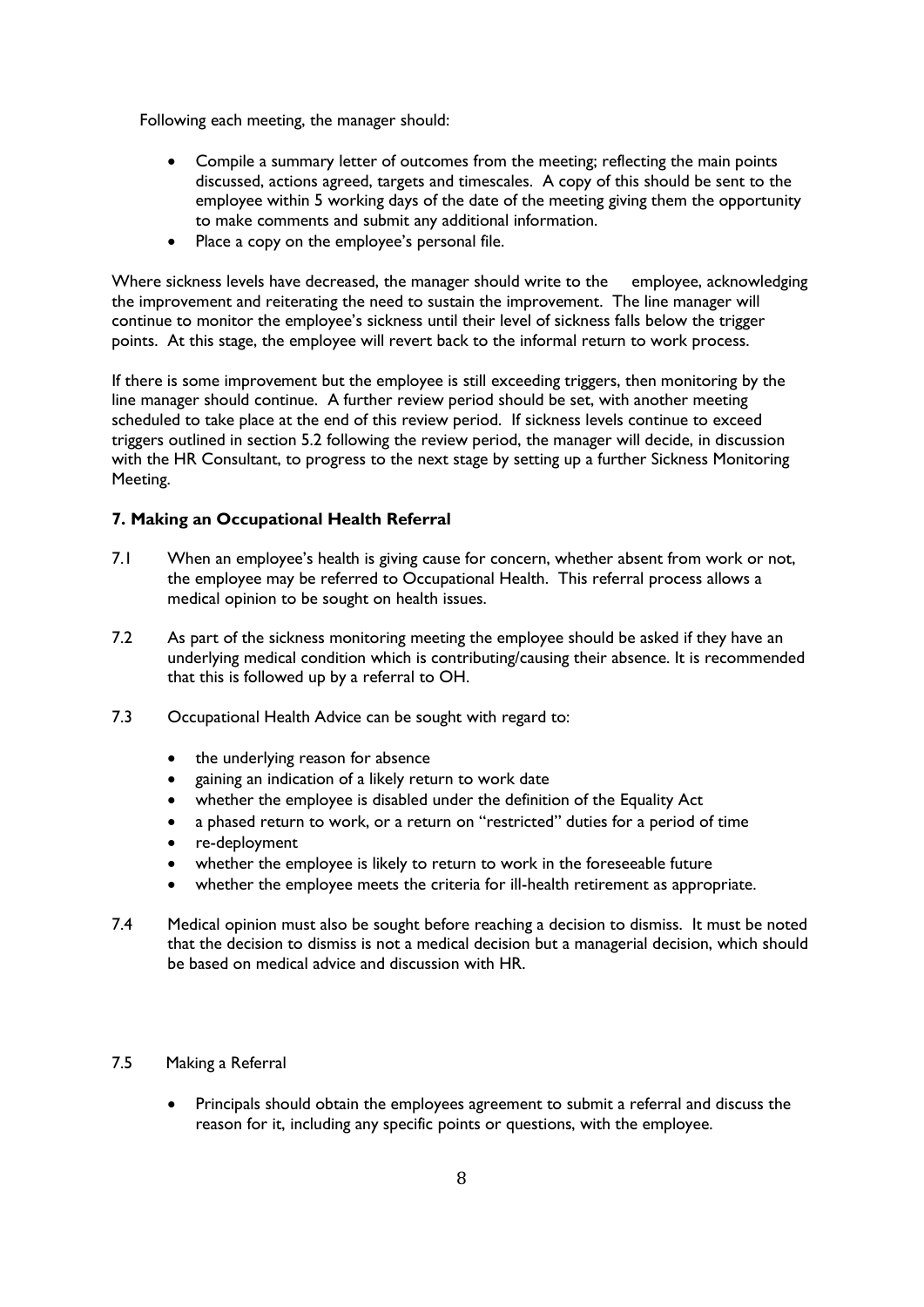- An Occupational Health Management Referral via the Jobscreen system [www.jobscreen.co.uk/imass](http://www.jobscreen.co.uk/imass) should be completed. As much information as possible should be provided to Occupational Health this ensures that OH are aware of the issues surrounding the case and will enable them to provide more meaningful information.
- The Jobscreen system will ask the Principal to print a consent form, this should be passed to the employee to sign and take with them to Occupational Health.
- Occupational Health will then write to the employee, at their home address, notifying them of the date and time of their appointment. Appointments and examinations with OH are subject to the provisions of the Access to Medical Reports Act 1988.

Following the Occupational Health assessment, a report will be agreed with the employee, and sent to their line manager.

Managers should respond proactively to medical reports. If the report is not clear and does not answer the questions highlighted, then the manager should contact Occupational Health for further clarification. Possible Occupational Health Recommendations at this stage could include:

#### **8. Fit to return to work**

- 8.1 If the employee is deemed fit to return to work on full contractual duties and hours, the manager should arrange a meeting with the employee prior to their return to plan how this can be best supported.
- 8.2 Fit to return to work on a phased return
	- If the employee is deemed fit to return on reduced hours and/or over a phased period, it is advised that the manager arranges a meeting with the employee to consider whether and how the Occupational Health advice can be accommodated. Every effort will be made to support employees returning to work on reduced hours for a reasonable and defined period of time.
	- A phased return can help an employee to acclimatise back to the work routine and tasks, whilst also ensuring they are fit enough. Pursuing this option may mean that the employee is able to return to work earlier.
	- Phased returns should take place over a short period, such as a few weeks and enable the employee to gradually increase their working hours.
	- To support an employee's return to work, their full pay will be protected during this period, up to a maximum of 4 weeks in any 12 month rolling period. Where a phased return continues after the 4 week period, the employee will receive payment for the hours worked only. Hours not worked will be covered by Occupational Sick Pay and Statutory Sick Pay where applicable, or the employee may decide to take annual or unpaid leave.
	- Days absent, although paid for, will be recorded as sick days and deducted from the employee's entitlement.
- 8.3 Fit to return on restricted duties / reasonable adjustments needed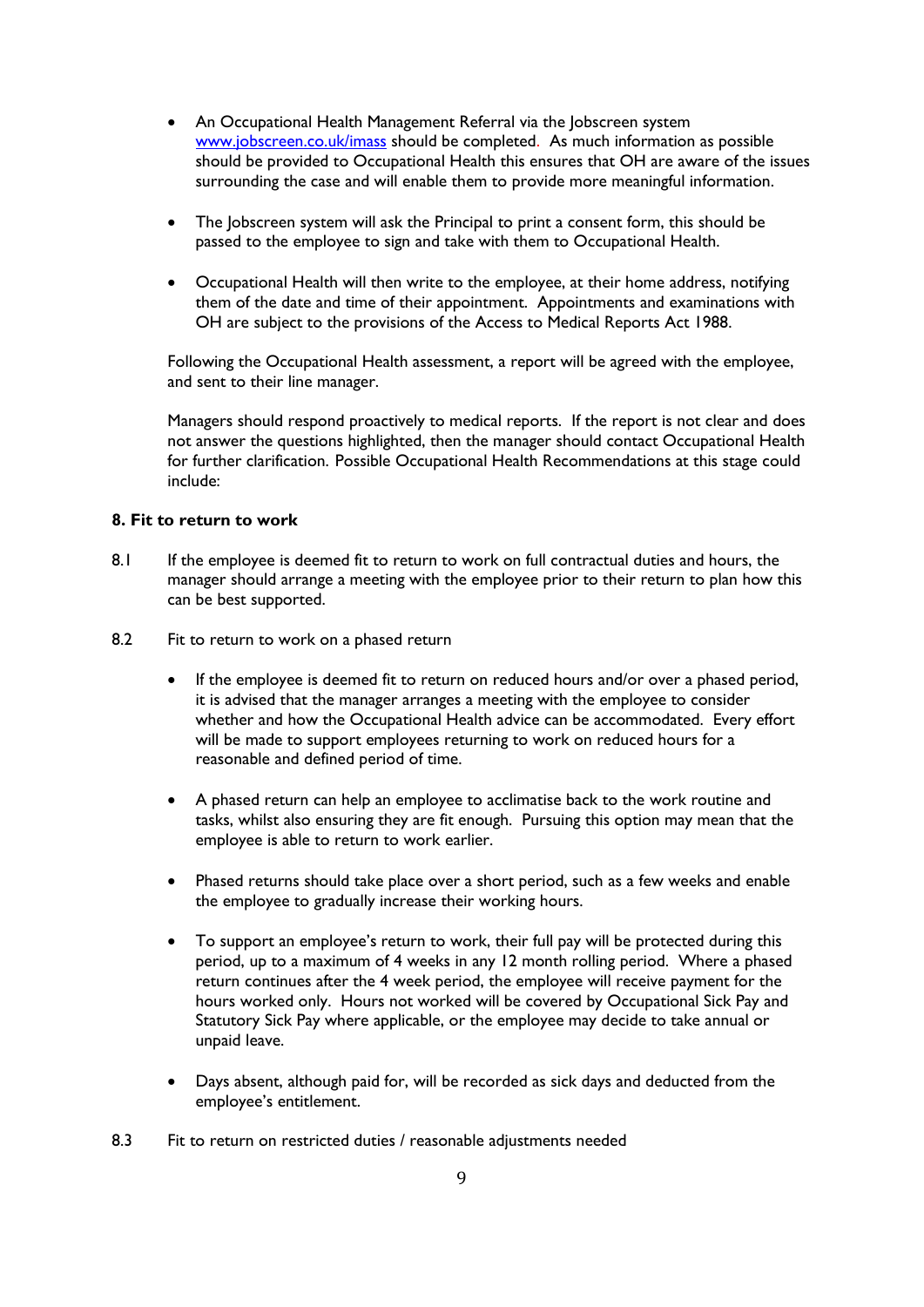- If the employee is considered fit to return to work on restricted duties or where adjustments are to be made to the current role, then the manager should arrange a meeting with the employee, and a union representative if applicable, to consider whether and how the Occupational Health advice can be accommodated.
- The manager/Principal must be clear about the exact nature of the restrictions recommended, the reason for these, the expected timescales involved and whether the employee comes under the remit of the Equality Act 2010. Serious consideration will need to be given to whether the restrictions/adjustments can be accommodated and the Principal must be satisfied that the school have met their statutory requirements under the Act. A workplace assessment may need to be carried out by Occupational Health or with the support of the Health, Safety and Wellbeing Team, to identify any control measures that will need to be implemented.
- If the restrictions can be accommodated, then a review date should be set, at the meeting, to discuss how the return to work has gone. This should, if possible, coincide with an Occupational Health review appointment. Further review periods, as determined by Occupational Health, should take place regularly.
- Restrictions/adjustments cannot be accommodated or where they might be longer term (e.g. temporary redeployment/ changes to contractual hours etc). If reasonable adjustments cannot be accommodated, a further referral to Occupational Health must be made. See Section 8 – reasonable adjustments.

National Conditions of Service for Local Government employees enable the Council to require an employee to undergo a medical examination by a Council nominated medical practitioner. Where an employee is reluctant to attend a medical appointment, or give permission for their GP/Specialist to be contacted, the employee cannot be compelled to comply. Should they refuse, then the Council is entitled to base their decisions on the facts available, even if the facts do not give the full medical picture.

Teaching staff are governed by statutory regulations which, enables a school to require that an employee attends an appointment with a recognised medical practitioner for purposes of establishing their fitness to teach.

# 8.4 Stage 3 – Final Sickness Monitoring Meeting

Ultimately, if there is no improvement in an employee's health and attendance at work, the manager/ Principal will need to consider the employee's employment position.

Before considering dismissal, the school will need to ensure that all alternative options including redeployment have been fully explored and that the employee has been given sufficient support, adequate warnings and the opportunity to improve their sickness levels. Managers/Principals should also ensure they have made any necessary reasonable adjustments within the remit of the Equality Act 2010 requirements. (See Para 6.1).

Where at least 2 sickness management meetings have taken place and there has been no significant improvement in the employee's sickness levels, Stage 3 of the procedure should commence to consider the employee's continued employment with the Council. If the Principal has been dealing with the sickness management then it would be appropriate to convene a Governors staffing Panel to consider the case. An HR Consultant can attend to give advice.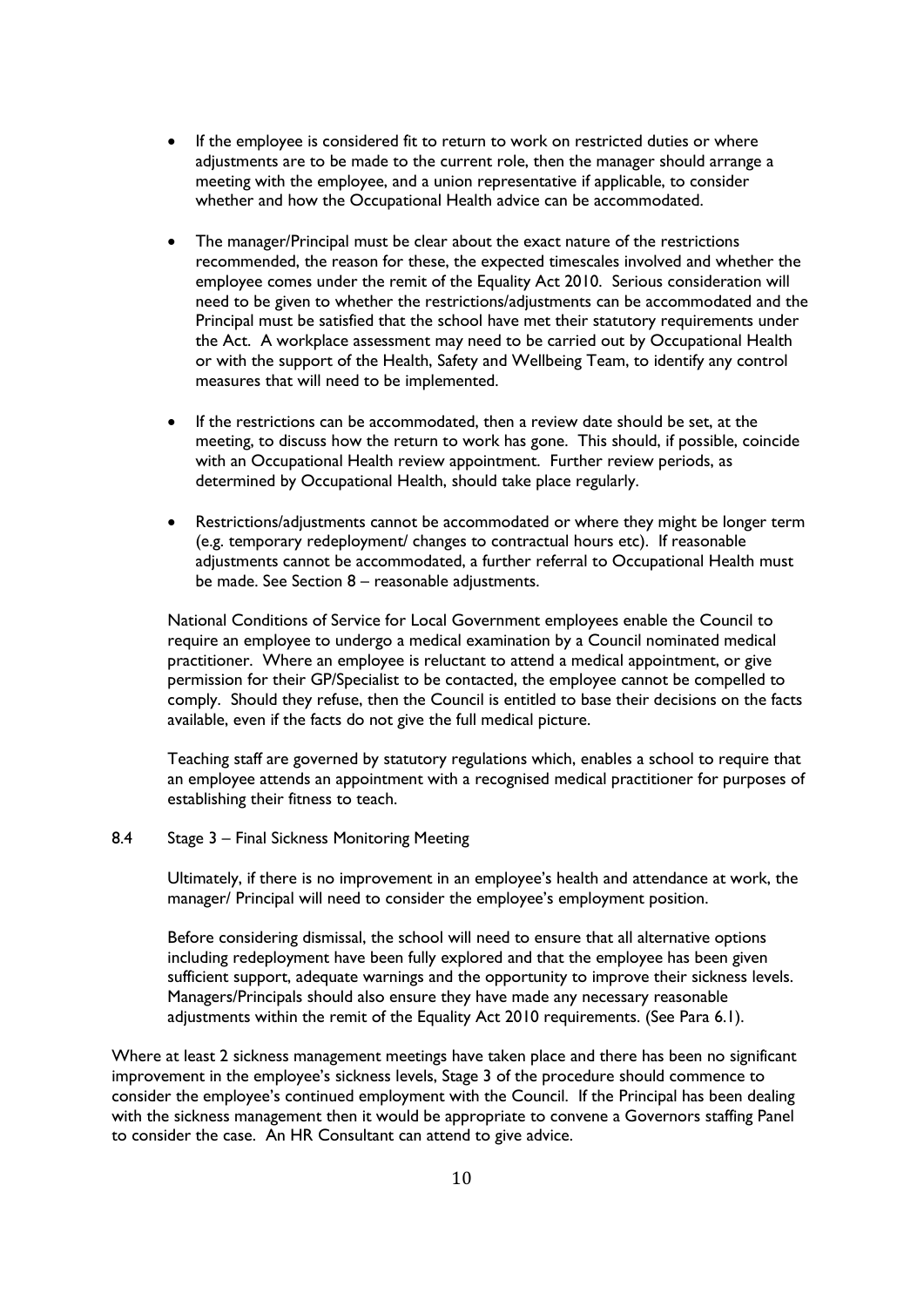In these circumstances, an up-to-date medical report should be obtained from Occupational Health. At this stage OH may make recommendations detailed in para 6.5.5 0 6.5.16 together with the following recommendations:

Not fit to return - Ill-health retirement

If an employee meets the criteria for ill-health retirement, they may be able to have an early release of pension benefits if they are a member of the Local Government Pension Scheme or the Teachers Pensions Agency. Employees who are not members of either scheme are not entitled to any pension or lump sum benefits.

Support Staff. If Occupational Health confirm that an employee is unlikely to be fit to return to any position within the foreseeable future and satisfy the ill-health retirement criteria, the Principal should arrange a meeting with the employee to discuss the advice.

Should retirement on Ill-health Grounds not be granted, the employee may appeal the decision in which case a second independent Occupational Health Doctor will review the case.

In addition to the above, if the employee is a member of the Local Government Pension Scheme, they also have the right to appeal to the Wiltshire Pension Fund against the decision not to grant Ill-Health Retirement).

Teachers.

Ill health benefits can be granted by the Secretary of State to the DCSF if he is satisfied that the applicant has become permanently incapable of any teaching until normal retirement age (i.e age 60 or 65). There are 2 different levels of benefits that can be awarded:

Total Incapacity Benefits (TIB) and Partial Incapacity Benefits (PIB).

TIB is awarded if the member is assessed as being unable to undertake any type of gainful employment. PIB is awarded if the member is assessed as being permanently unable to teach but can do other work. If the member is awarded TIB their service will be enhanced but if they receive PIB it will not be enhanced. The teacher must submit 2 ill health application forms; one completed by the employer and the second submitting medical evidence to support the application. This can be completed by the employee's GP, consultant or the OH provider. Any appeal against a decision to turn down an ill health application should be made direct to the TPA. HR Consultants can advise individuals on this process and can also seek advice from Unions.

Redeployment – Not Fit to Return to Substantive Post

Where an employee is unable to continue working in their current role due to a health issue, discussions will need to take place to seek reasonable alternative employment, either within the school or within the Local Authority (for those employees employed by SBC).

The length of time over which redeployment period will be sought will depend on the individual circumstances. It is however recommended that this be between 4 and 12 weeks. The policy on salary protection does not apply to redeployment on the grounds of ill-health.

Should no redeployment opportunities become available, Principals must be aware that under the Employment Rights Act 1996 all reasonable adjustments must be considered before deciding to dismiss.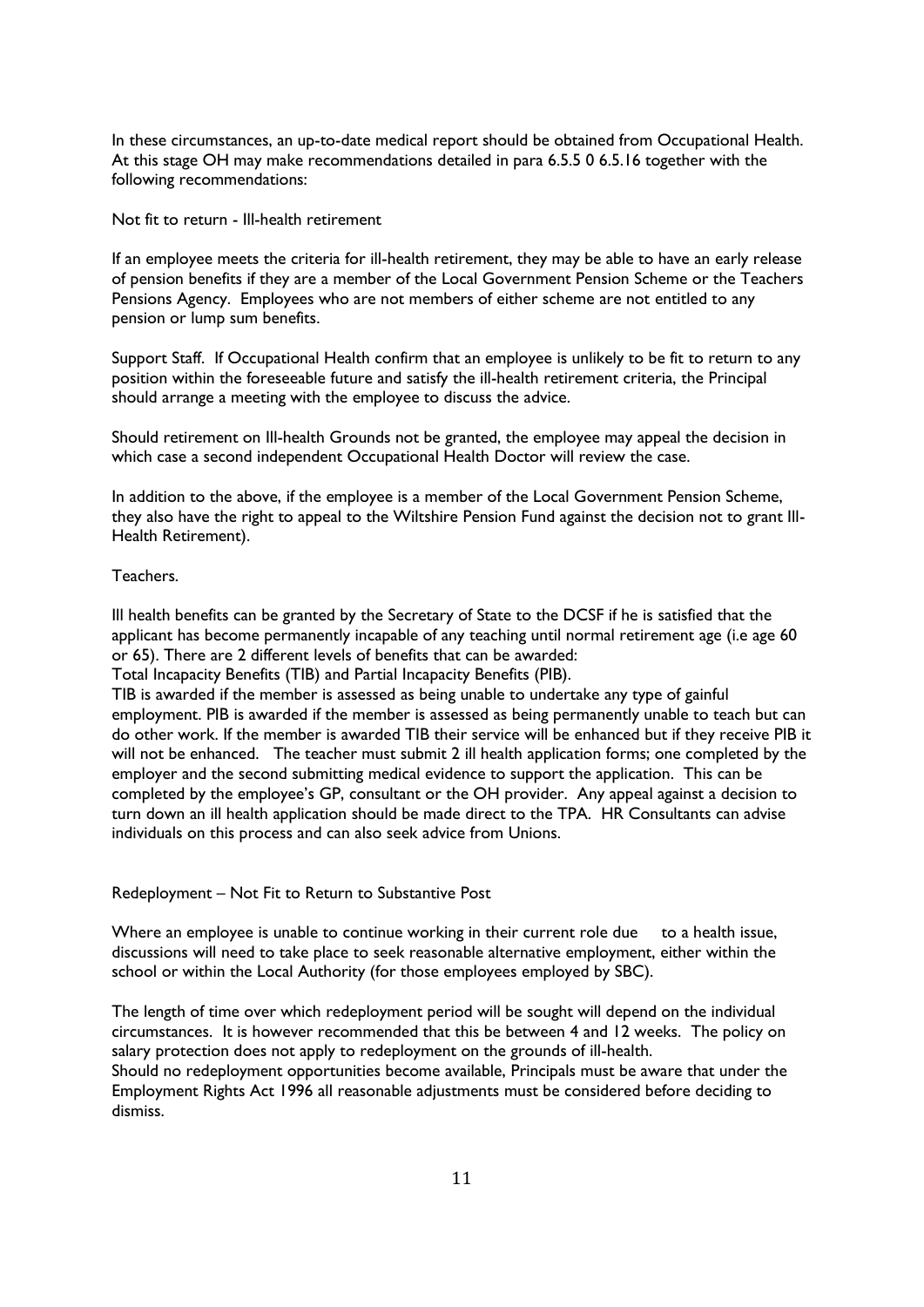When considering all adjustment options, including rehabilitation and redeployment, the manager should undertake risk assessments, as required by the Management of Health & Safety at Work Regulations 1999.

If the Occupational Health Department advise that an employee is unlikely to be fit to return to any position within the foreseeable future and do not satisfy the ill-health retirement criteria, the principal should arrange a meeting with the employee, and union representative if applicable, to discuss the advice and make a decision about their continued employment, in conjunction with a HR Consultant. Alternatively the Principal should arrange a Staffing Panel of Governors to consider the case.

The employee should be fully aware that the employer has reached the stage of considering termination of contract. This should have been clearly discussed with the employee at the previous meeting(s) held and recorded in a letter(s) to the employee.

The Principal/Staffing Panel will determine one or more of the following options:

- To warn the employee that their employment is at risk if their attendance does not improve
- To set a review date to review the employee's attendance
- To agree a timescale in which the employee would be expected to return to work (if currently absent)
- To agree any adjustments to be made support the employee back to work
- To consider the medical advice that the employee has been granted permanent ill health retirement
- To consider whether the employee should cease to work at the school by reason of capability due to ill health, or some other substantial reason
- Consider redeployment

The definitions for each dismissal type are as follows:

- Capability– 'Capability' can include any assessment by reference to health or other physical or mental impairment, as well as reference to skills and aptitudes. An individual's capability with regard to health is determined by an Occupational Health doctor. Consequently, should an employee's ill health mean that they are unable to continue to undertake their duties, the employer can terminate employment.
- Some Other Substantial Reason The Some Other Substantial Reason may be relevant in ill health cases where there has been frequent intermittent absence. In these cases, the primary reason for dismissal is not related to the employee's incapability on health grounds, but more related to the employee's inability to undertake their duties because they are not at work often enough. This decision is made by the manager following advice from Human Resources

The Employment Rights Act 1996 provides the legal framework for determining if a dismissal is fair and case law sets out the following points that need to be considered:

- The nature of the illness
- The likelihood of it recurring or some other illness arising
- The length of the absences and the periods of good health between them
- The employer's need for someone to undertake the work
- The impact of the absence on other workers
- The adoption and exercise of the policy and procedure
- An assessment of the individual case, on its own merits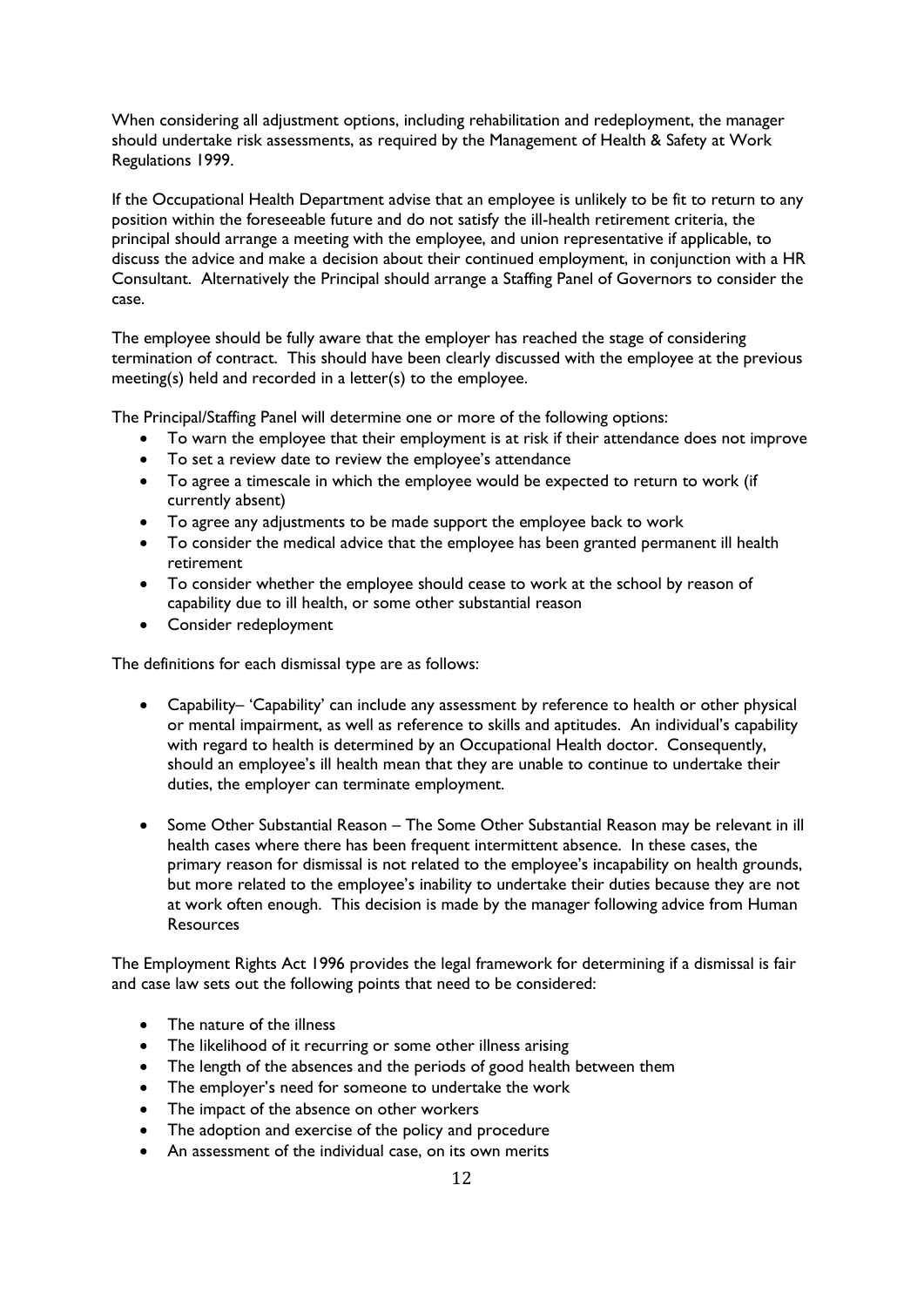The extent to which the employee is aware of how serious the Federation sees the absence and what the potential implications are for the employee should their absence continue.

Following a final Sickness Monitoring Meeting, the Principal/Chair of Staffing should write again to the employee (within 5 working days of the date of the meeting) to confirm the issues considered, the decision taken and the right of appeal, where the outcome is termination of contract. HR can provide template letters.

The School Appeals Procedure will apply.

# **9. The Equality Act 2010 Guidance**

9.1 The Equality Act 2010 replaces the existing anti-discrimination laws, including the Disability Discrimination Act 1995, with a single Act, to ensure workplaces manage equality issues consistently, aiming to achieve a fair environment that complies with the law.

The Act protects anyone who has, or has had, a disability, from being discriminated against and harassed because of a disability they do not personally have as well as protection from being treated less favourably because they are linked or associated with a disabled person. For example, if the mother of a disabled child was refused a reasonable adjustment because this association was not recognised, that would be unlawful discrimination.

- 9.2 The types of discrimination covered under the Equality Act 2010 are:
	- Direct discrimination
	- Discrimination arising from disability
	- Indirect discrimination
	- Disability harassment
	- **•** Victimisation

Any actions can be justified and will be lawful if an employer can show that they intended to meet a legitimate objective in a fair, balanced and reasonable way. They would have to show that it/they had a genuine lawful reason for its/their treatment of the disabled person and that the treatment was an appropriate response. It is important to consider flexible approaches when it is clear that a rule or practice disadvantages a disabled person. So you should consider whether there is any other way to meet your objectives that would not have a discriminatory effect. A lack of financial resources alone should not be considered as sufficient justification.

Also, discrimination arising from disability will not be unlawful if the employer can show that they did not know, or could not be reasonably expected to know, that the person was disabled. It is particularly vital to establish when managing sickness absence whether the cause of an employee's sickness is regarded as a disability within the meaning of the Act. If there is any uncertainty the employee should be referred to Occupational Health to confirm if the reasons for sickness meet the Equality Act definitions. The school should record any periods of sickness as related to disability once this has been established.

Should an employee be identified as disabled, there are a number of requirements of the Act that must be complied with before termination of employment due to sickness absences or ill-health capability is considered. While the manager's approach must not be fundamentally different in relation to consulting the employee about their absence, the Act puts a duty on an employer to make reasonable adjustments for their staff to help them overcome disadvantage resulting from an impairment. For guidance on relevant work place adjustments see section 8.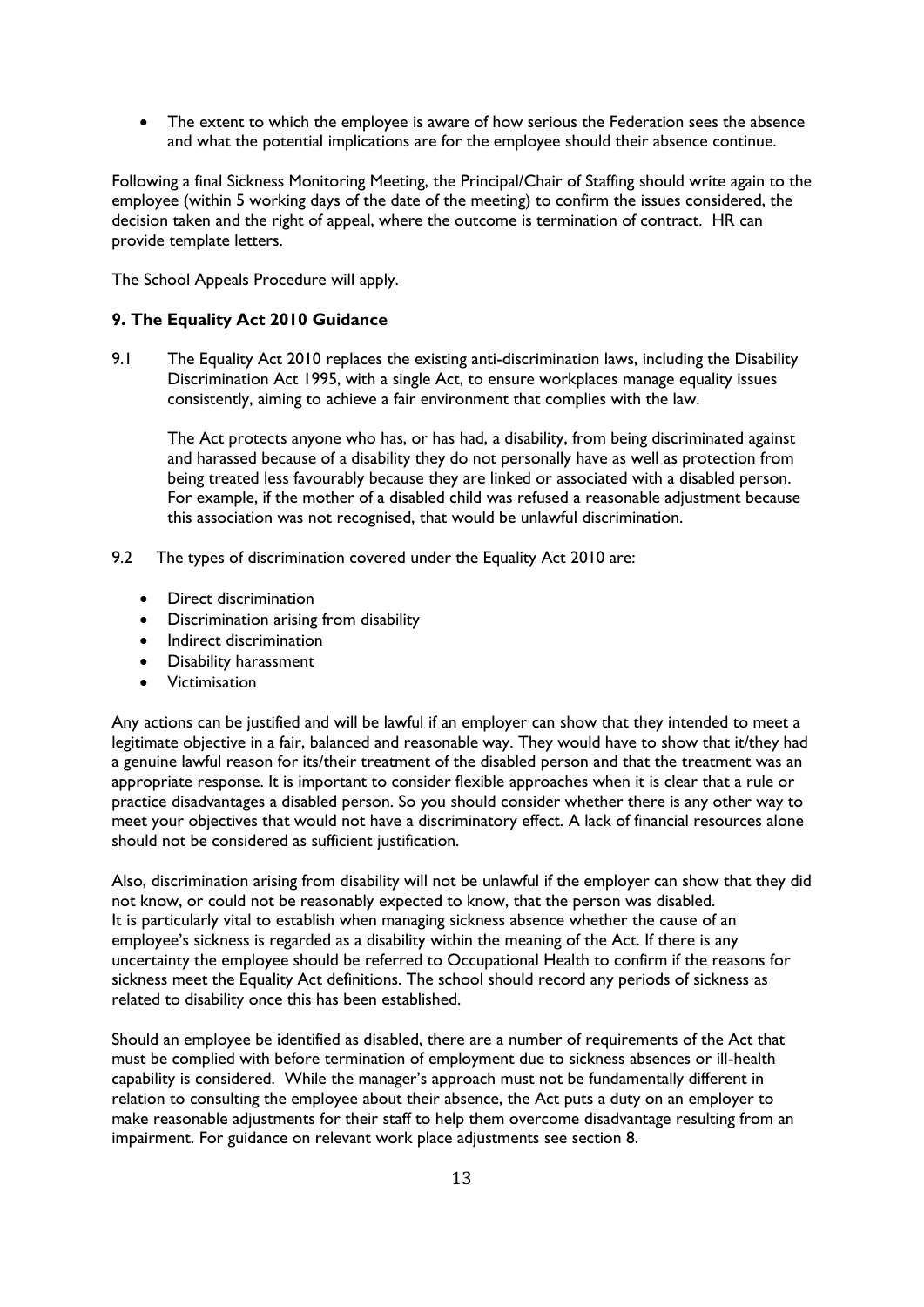# 9.3 Disability as defined by the Equality Act 2010

In the Equality Act 2010, disability is defined as a physical or mental impairment that has a substantial and long-term adverse effect on the ability to carry out normal day-to-day activities.

Impairment – covers, for example, long-term medical conditions such as asthma and diabetes, and fluctuating or progressive conditions such as rheumatoid arthritis or motor-neurone disease

Substantial – Substantial means that the impairment should be considered more than "minor" or "trivial" and takes into account the time needed to carry out an activity, the difficulty experienced compared to someone without the impairment and the cumulative effect on activities (such as where someone has a number of minor health difficulties which added together become a problem).

Normal day-to-day activities – examples of the sort of day-to-day activities the Act would include:

- Mobility (e.g. inability to use stairs)
- Manual dexterity (e.g. inability to open tins or packets)
- Continence
- Ability to lift, carry, or move everyday objects (e.g. saucepans)
- Speech, hearing or eyesight impairments
- Ability to concentrate (such as completing a task without assistance or confused behaviour).

Mental impairment includes mental health conditions (such as bipolar disorder or depression), learning difficulties (such as dyslexia) and learning disabilities (such as autism and Down's syndrome).

Progressive conditions such as cancer, muscular dystrophy, multiple sclerosis and HIV infection, are covered by the definition of a disabled person from the point of diagnosis.

People with severe disfigurement will be protected as disabled without needing to show that it has a substantial adverse effect on day-to-day activities. Although deliberate disfigurements such as tattoos and body piercings are not included in the definition.

Addiction or dependencies on alcohol or any other substance (other than as a result of being medically prescribed) are specifically excluded from the definition.

To qualify for protection from discrimination, a disabled person does not have to show that their impairment affects a particular 'capacity', such as mobility or speech, hearing or eyesight. When an employee has a recognised disability, the manager, in consultation with Occupational Health, should consider establishing a working agreement that outlines relevant adjustments, and this may include an agreement for an extension of sickness absence trigger points to allow for attendance of medical appointments and treatments. This will be dependent on the organisations objectives for the team and role in which the employee works and decisions should be supported with evidence supporting the reasons to allow or not allow adjustments.

#### 9.4 Pre-employment checks

The Act includes a provision which limits the circumstances when you can ask health-related questions before you have offered an individual a job. Up to this point, you can only ask healthrelated questions to help you to: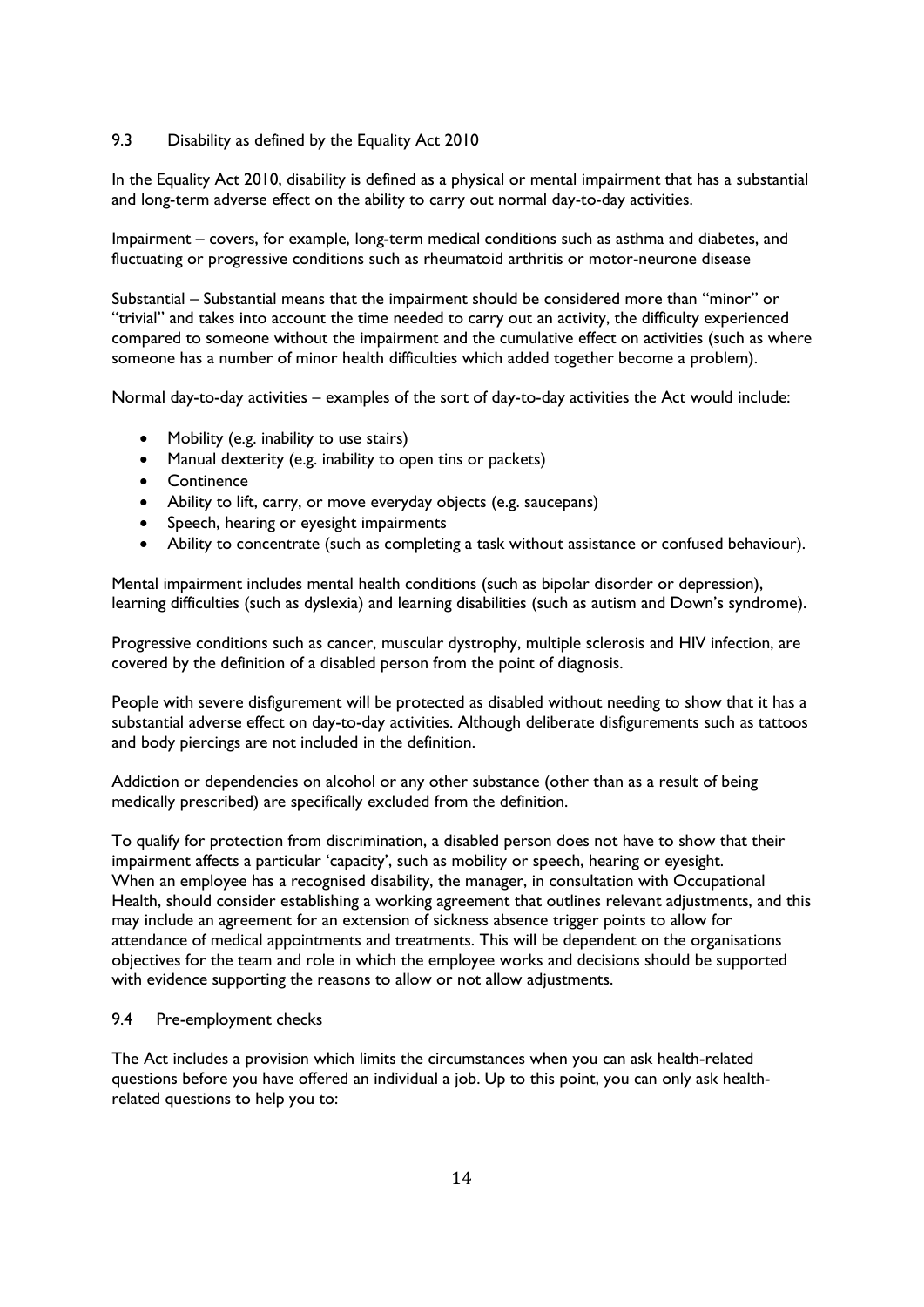- Decide whether you need to make any reasonable adjustments for the person to the selection process
- Decide whether an applicant can carry out a function that is essential ('intrinsic') to the job (e.g. if a job role includes a requirement for lifting, walking or standing you can ask the applicant if they would have any issues in undertake this element of a role. However please remember that when adjustments could be made to the role employers are still required to consider disabled applicants with a provision for adjustments)
- Monitor diversity among people making applications for jobs (e.g. ask if applicants are disabled to identify how many disabled applicants are successful)
- Take positive action to assist disabled people (e.g. ask if applicants are disabled to offer a guaranteed interview structure)
- Assure yourself that a candidate has the disability where the job genuinely requires the jobholder to have a disability

The Schools pre-employment Occupational Health assessment process meets the above requirements.

Once a person has passed the interview and you have offered them a job (whether this is an unconditional or conditional job offer) you are permitted to ask appropriate health-related questions.

# **10. Reasonable Adjustments**

The Equality Act 2010 puts a duty on the Federation to make reasonable adjustments for our employees or prospective employees to help them overcome disadvantage resulting from impairment. Adjustments could be made to the workplace, work load, school policies, the way work is done, the type of work included in a role, the equipment an employee uses and the hours/work patterns an employee is required to work which would help overcome the effects of disability, supporting the Federation in implementing its duty of care and reducing sickness absence. Examples of reasonable adjustments could be:

- A change to recruitment and selections process
- An adjustment to management processes e.g. there is a legal requirement to consider an adjustment to extend trigger points for sickness management from 4 episodes or weeks to a higher number, when regular/more frequent sickness, is a symptom of the condition causing impairment, which is recognised under the Equality Act 2010
- Reasonable alteration to the individual's role and responsibilities (e.g. reducing work load/targets, assigning some duties to another person
- Redeployment
- Time off during working hours for rehabilitation, assessment or treatment
- Flexible working or a change of working hours
- Training and/or re-skilling and adjustment to training/development programmes
- Giving a mentor e.g. assigning a workplace mentor to help build the confidence of a person with a mental health condition and training members of the team in mental health awareness with the consent of the person.
- Providing supervision or other support
- Amendment to design features of buildings e.g. steps, stairways, corridors (widening, fitting ramps or handrails)
- Adjustments to features relating to access to buildings e.g. kerbs, paving, emergency escape routes, internal and external doors (to open in the opposite direction)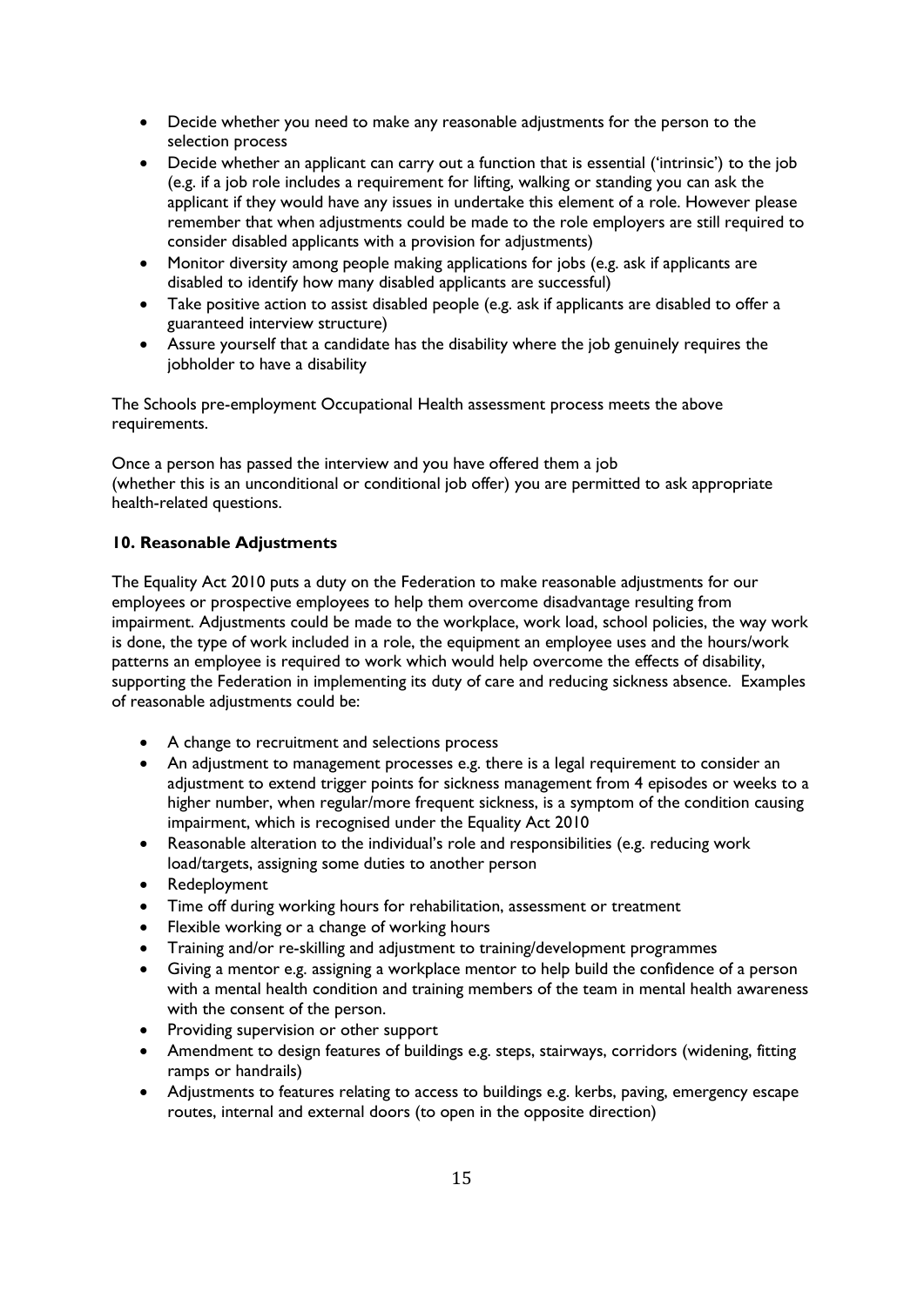- Adjustments to fixtures, fittings, equipment e.g. IT software and hardware (large print, vocal recognition, specialist screens), work equipment (e.g. wrist rests, raised desk, ear phones, left hand tools) toilet facilities, lifts, flooring, signs, furniture
- Travelling support to enable the employee to get to work or travel as part of role e.g. access to work can fund taxis to get to work and for travel required to undertake work.

Any adjustments recommended by one of the above parties, the employee and manager must be seriously considered and be documented. All records should be copied to the employee and be kept by the manager during implementation and review. It is important that once adjustments are set up these are reviewed at least annually to check if they are effective and whether amendment to or further adjustments need to be made, as the employee's condition and symptoms may change. You should review promptly if the job, the location or the person's condition changes at any time.

# 10.1 Emergency Evacuation Procedures

The School has a duty of care to all employees that may require assistance in evacuating a building in the event of an emergency. A Personal Emergency Evacuation Plan (PEEP) must be in place for all those staff requiring assistance e.g. visual or hearing impairment, mobility problems, anxiety.

# **11. Managing work-related pressure and reducing stress**

11.1 Definition of excessive pressure and stress

#### The Federation defines stress as;

*"The adverse reaction people have to excessive pressure or other types of demands placed on them."*

This makes an important distinction between pressure, which can be a positive state if managed correctly, and stress, which can be detrimental to health.

In order to prevent cases of work-related stress it is therefore important that the Governing Body, Principal and Line Manager manage work demands and pressures, and identify areas and individuals where work-related pressure has become excessive.

# 11.2 HSE Management Standards

To manage pressure and stress at work the School has chosen to adopt the Health and Safety Executive (HSE) Management Standards process to identify, manage and reduce workrelated pressure and stress. To find out more details on the HSE's Management Standards go to<http://www.hse.gov.uk/stress>.

#### 11.3 Six areas of potential work-related pressure

The Management Standards identify six areas of potential work-related pressure. The six areas recognised as factors that may create excessive pressure and cause work-related stress are:

- **Demands** this includes issues such as workload, work patterns and the work environment.
- **Control** how much say the person has in the way they do their work.
- **Support** this includes the encouragement, sponsorship and resources provided by the organisation, line management and colleagues.
- **Relationships** this includes promoting positive working to avoid conflict and dealing with unacceptable behavior.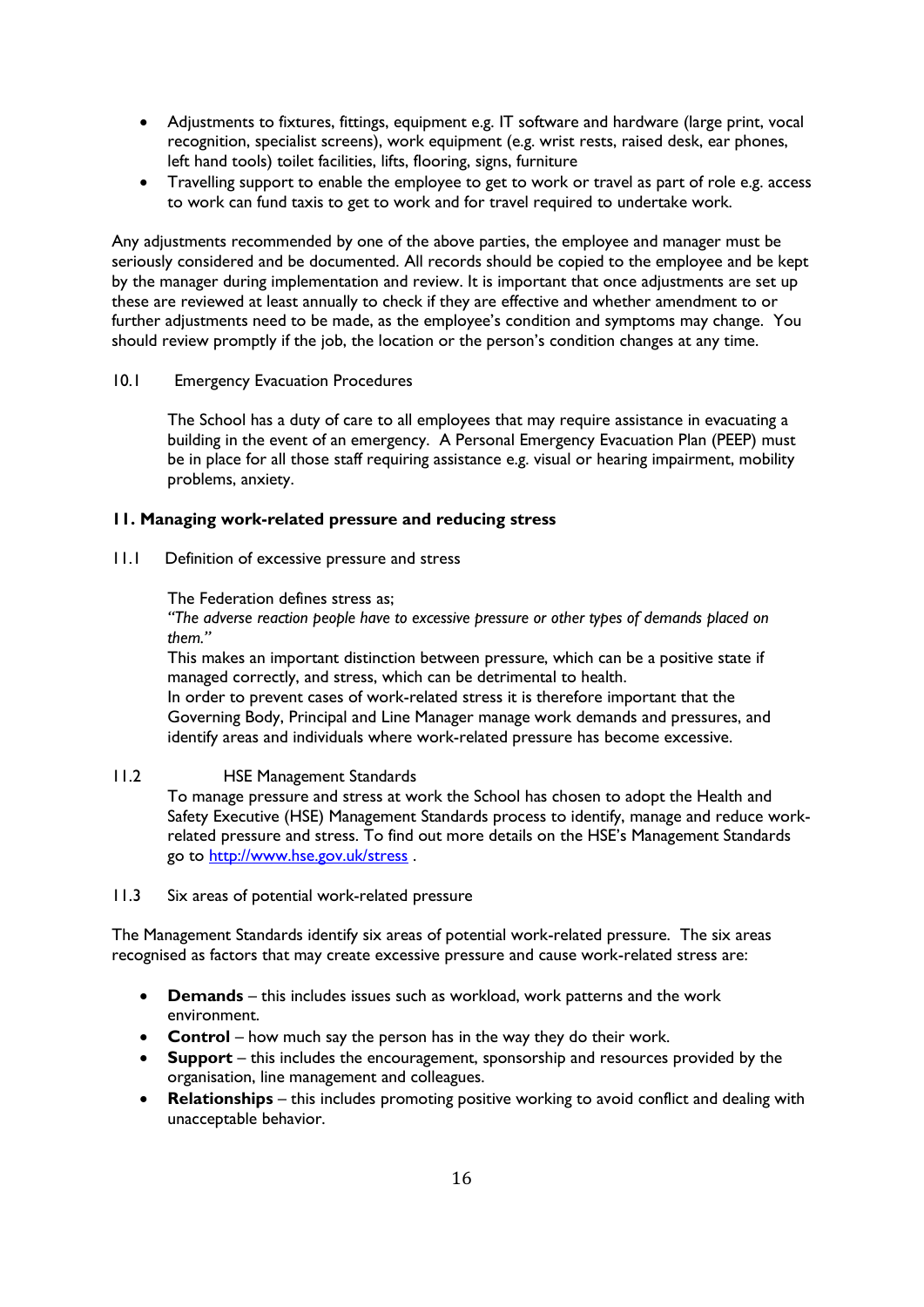- **Role** whether people understand their role within the organisation and whether the organisation ensures that they do not have conflicting roles.
- **Change** how organisational change (large or small) is managed and communicated in the organisation.

The school, as part of the HSE Management Standards, are required to manage these six areas and monitor their impact on its employees.

Principal/Line Managers are responsible for identifying and managing the impact of these pressures on employees within their teams, through observation, 1 to 1 meetings, management of sickness absence and performance management/ appraisals.

#### 11.4 Managing excessive pressure and stress which is not work-related

When an employee is identified as suffering a psychological illness e.g. depression, stress or bipolar disorder, even if this has not generated from a work-related pressure they should be treated in the same way as an employee with work-related issues, as work-related pressure may increase the overall pressure placed on that employee. For actions follow guidance in section 9.5.

What to do if an employee has depression, stress, anxiety, etc.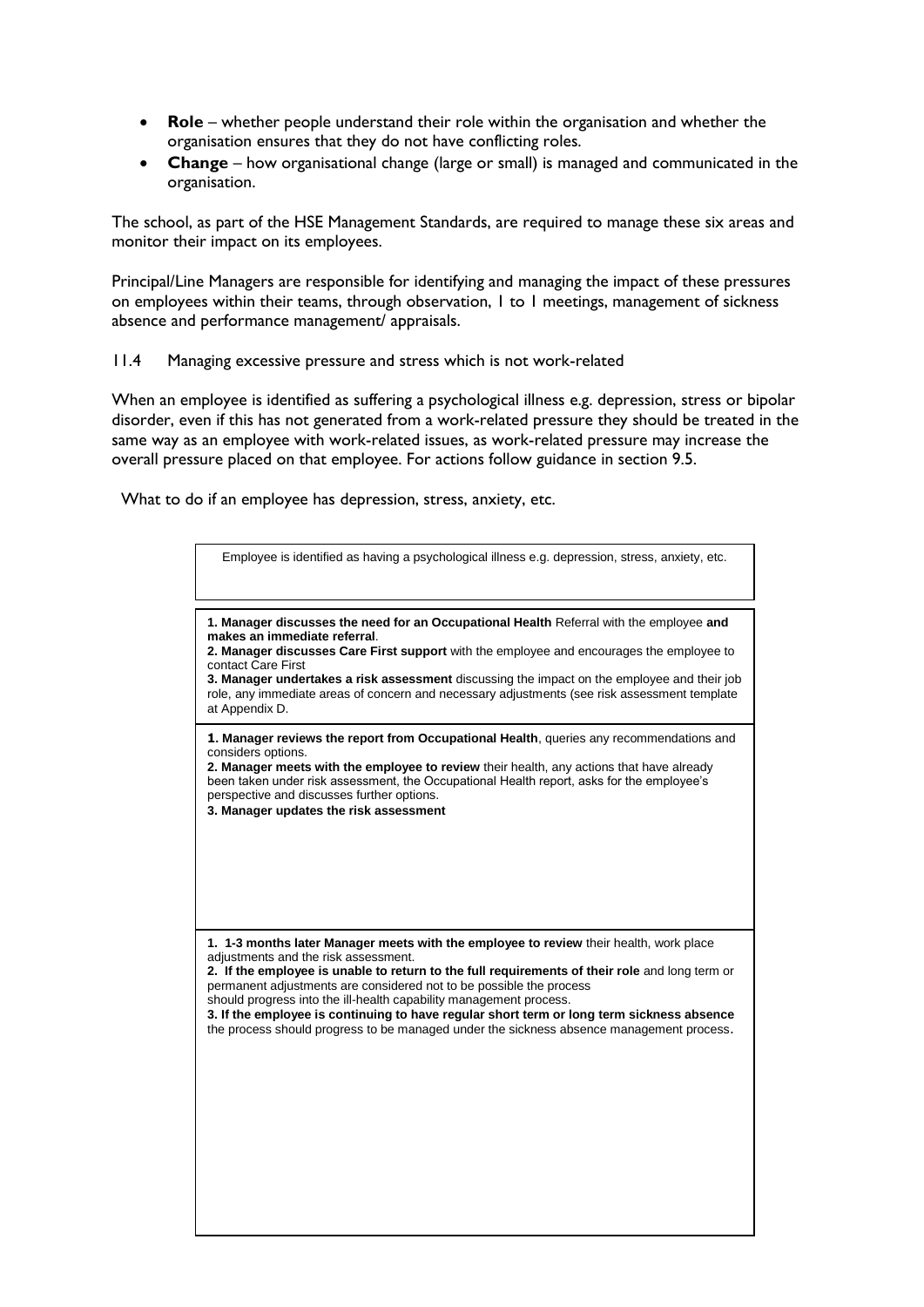An employee may not identify or state that they are experiencing psychological illness and therefore there is some responsibility on managers to identify if an employee potentially has an issue. If the manager sees or hears something that suggests an employee has a psychological illness they should meet privately with the employee to explain the things that have given them this concern and give the employ the opportunity to discuss issues. If the manager is still concerned but the employee states there is no problem the manager may decide to refer the employee to Occupational Health or meet the employee at a later date to review the situation.

Potential areas of pressure that should be discussed with the employee as part of the risk assessment are:-

- **Demands** are employees overloaded or under loaded, do they have the capabilities and capacities for their tasks? What about the physical (noise, vibration, ventilation, lighting etc) and social (violence, bullying etc) environments? You should ask the employee if he/she has problems managing his/her workload and if this is adding to the pressure he/she feels, if yes discuss possible appropriate solutions. i.e. does he/she regularly work longer than contracted hours? How can you support them in reducing their contracted hours?
- **Control** does the employee have a reasonable/appropriate say in the way his/her work is carried out? You should ask the employee if he/she feels as though they are in control. If the answer is no, explore why and whether anything can be changed so that he/she would feel in control.
- **Support** does the employee feel that he/she has the support from the management chain, in policies, in environment, through colleagues, that he/she needs to be able to perform his/her job? If the answer is no discuss how this support can be developed.
- **Relationships** are there any relationships that the employee is aware of that are increasing the pressure he/she feels at work? If yes, discuss how these relationships can managed or improved to reduce the pressure at work.
- **Role** does the employee understand the objectives of his/her job, what is expected of him/her and what they can expect from others? Is he/she comfortable and confident with being able to do this? If no, then discuss what appropriate steps you can take to help him/her achieve this.
- **Change** is change affecting the amount of pressure the employee is under? If yes, discuss what you can do to support the employee through the change.

# Examples of possible actions:

Examples of possible actions that may be used to support the employee in coping with work-related pressure, reduce work-related pressure and/or support the employee's rehabilitation are:

- Provide additional training for the employee or team
- Establish a person within the team to mentor or support the employee.
- Arrange a break from telephone or face to face communication with customers for a number of working days or for periods within the working day.
- Consider what the employee is able to do to help him/her manage, or cope with, pressure at work or home, refer the employee to Occupational Health, who can make a specific referral to the Employee Assistance Programme provider, Care first, to support the employee in there target issues. Please note: any conversations the employee has with Care First will always remain confidential.
- Change the type of work the employee is doing for a fixed period or permanently if that is appropriate and within the capabilities of the organisation.
- Arrange mediation for the employee and any colleagues who the employee has relationship issues with.
- Consider a change to deadlines, the working process or the employees share for work.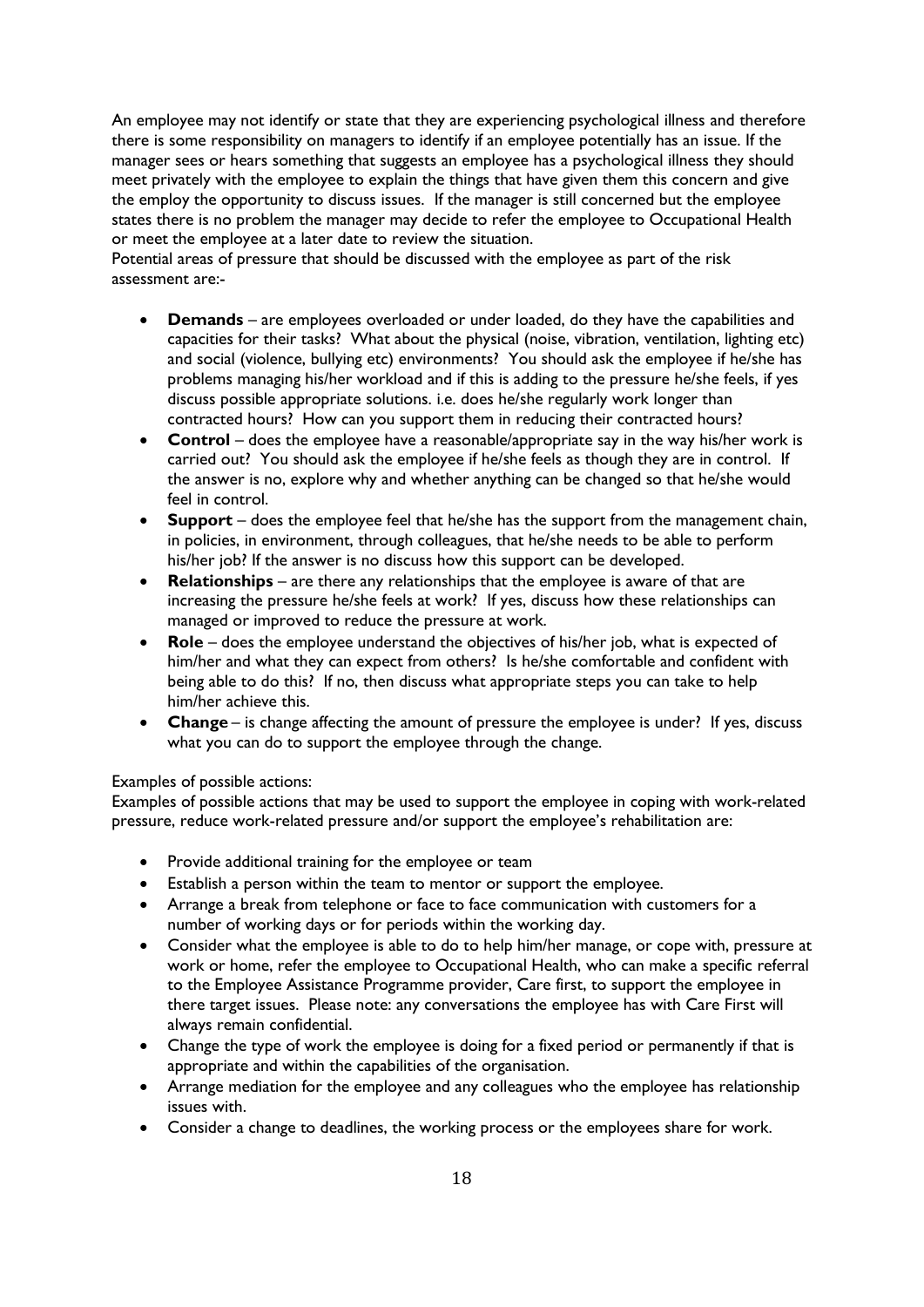- Consider giving development opportunities to the employee in order that he/she has opportunity to learn new skills.
- Consider a temporary or permanent change to working patterns or hours.
- Refer the employee to Occupational Health for further advice or support.
- 11.5 What happens if the actions identified are unsuccessful or no relevant/appropriate actions are possible due to service delivery requirements?

It is important to recognise that in some situations when all options have been considered and applied it is not possible to change the work-related pressures that are affecting the employee's well-being as these are essential to the role, which the employee has been employed to undertake. In this situation the employee may be identified as unable to continue to undertake the role for which he/she has been employed. In this case please see the Sickness Absence Management process in section one and the Federation's Capability Policy.

In all cases of recognised, declared or certificated psychological illness and work-related stress a management referral to Occupational Health must have been completed; a full risk assessment process must have taken place before a decision to dismiss is reached.

# **12. Useful contacts**

There are a number of support options available to help employees through a period of ill health or absence from work

#### *Occupational Health Service*

The Occupational Health Service can help with medical information and guidance on healthy living. They can be contacted Monday to Friday between 9am and 5pm on Tel: 01793 464308.

Address: Civic Offices, Swindon Borough Council, Euclid Street, Swindon, SN1 2JH Telephone: 01793 464308 Fax: 01793 463284

# *Employee Assistance Programme Provider, Care First*

Care First can be contacted on Tel: 0800 174319 - 24 hours a day, 365 days of the year for free phone advice, information and counselling services. Advice and information is available on all subjects between 8am to 8pm please see intranet site [www.care-first.co.uk](http://www.care-first.co.uk/) for full details. Counselling services are available 24 hours a day over the phone. 6 face to face sessions can be established on request.

Strict confidentiality rules apply. Survey data is gathered for assessment of the service provided but no information that may reveal identity of employees or details of individual discussions will be released to the Federation.

*Wiltshire Pension Fund* Address: County Hall, Trowbridge, BA14 8JN Telephone: 01225 713617 Web: [www.wiltshirepensionfund.org.uk](http://www.wiltshirepensionfund.org.uk/)

*Teachers Pensions Agency* Address: Teachers Pensions, Mowden Hall, Darlington DL3 9EE Telephone: 0845 6066166 Web: [www.teacherspensions.co.uk](http://www.teacherspensions.co.uk/)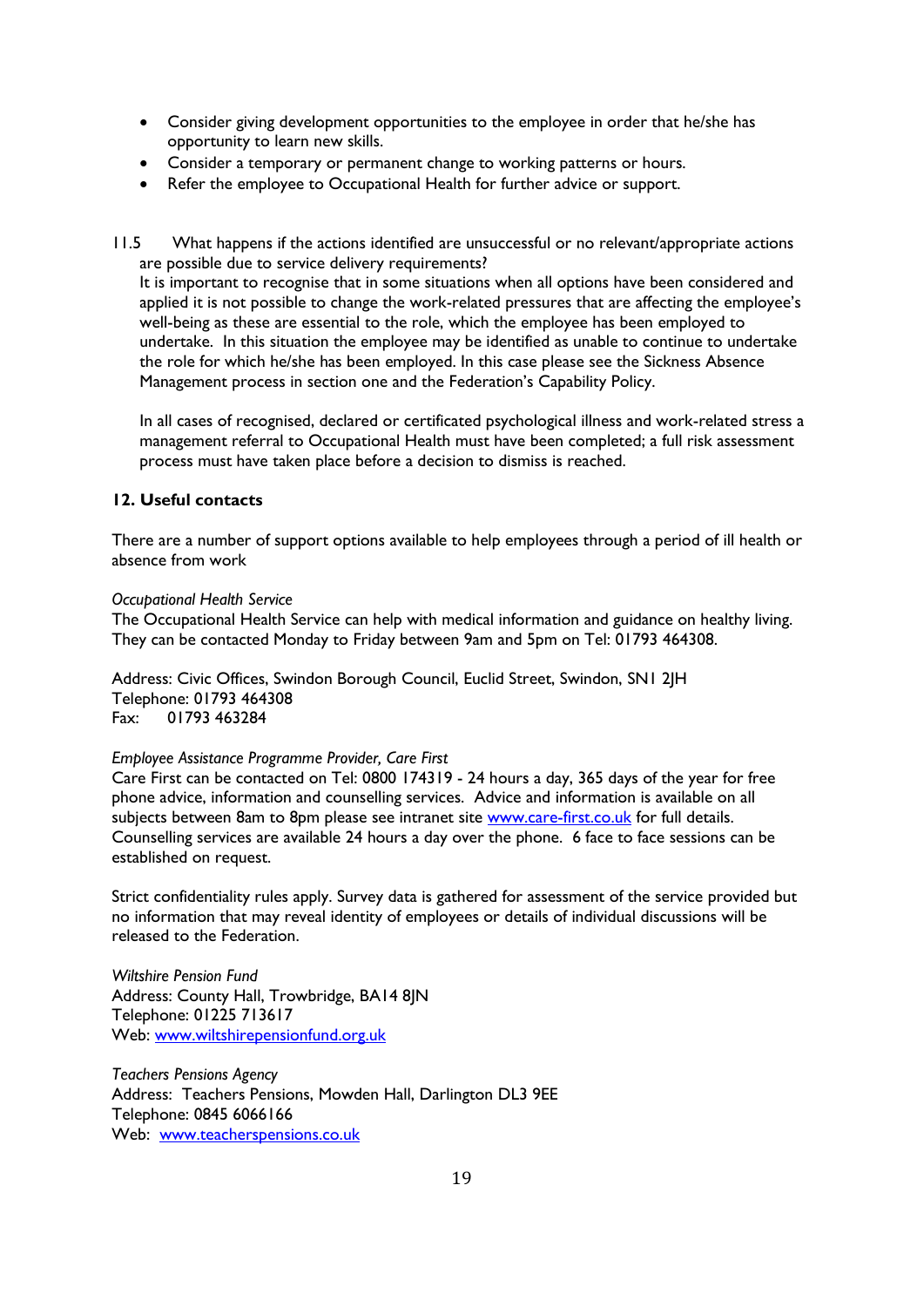*Access to Work* Address: Jobcentre Plus, Spring Gardens House, Princes Street, Swindon SN1 2HY Tel: 01793 489674 Fax: 01793 489764

Richmond Fellowship Address: 2 Little London Court, Albert Street, Old Town, Swindon, Wiltshire, SN1 3HY. Tel: 01793 433571 / 0845 4582956 Monday to Friday, 9am-5pm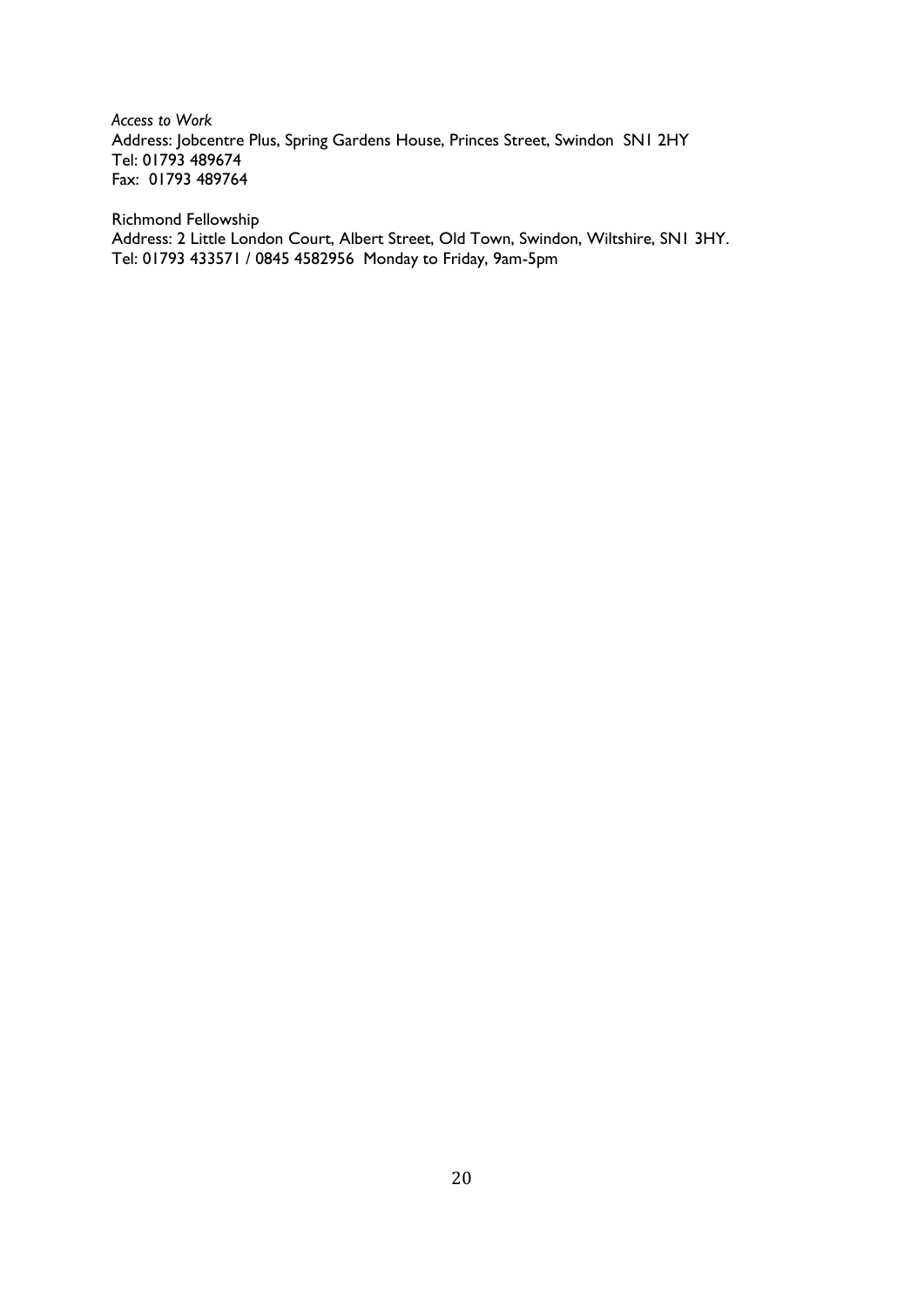# **Appendix B - A checklist of points to cover during Monitoring meetings**

| Managers Checklist of Points to Cover at Sickness Monitoring<br><b>Meetings (SMM)</b>                                                                                                                                                                                                                                                                                 | st<br><b>SMM</b> | 2 <sub>nd</sub><br><b>SMM</b> | 3rd/Final<br><b>SMM</b> |
|-----------------------------------------------------------------------------------------------------------------------------------------------------------------------------------------------------------------------------------------------------------------------------------------------------------------------------------------------------------------------|------------------|-------------------------------|-------------------------|
| Be clear about the purpose of the meeting (i.e. that it is a formal meeting<br>that will be recorded and placed on the employee's personal file) $-$ to<br>enable you to identify the causes of sickness absence and to agree an<br>appropriate approach for addressing the issue.                                                                                    | $\checkmark$     | $\checkmark$                  |                         |
| Be clear about the purpose of the meeting (i.e. that it is a formal meeting<br>to make a decision about the employee's continued employment with the<br>Federation).                                                                                                                                                                                                  |                  |                               | ✓                       |
| Re-cap on the main points covered at the previous Sickness Monitoring<br>Meeting.                                                                                                                                                                                                                                                                                     |                  | $\checkmark$                  | ✓                       |
| Express concern over the level of sickness absence/make reference to<br>policy and trigger points.                                                                                                                                                                                                                                                                    | $\checkmark$     |                               |                         |
| Express ongoing concern over no/little improvement in sickness levels<br>since last meeting.                                                                                                                                                                                                                                                                          |                  | ✓                             | ✓                       |
| Discuss dates and reasons for absence.                                                                                                                                                                                                                                                                                                                                | ✔                | $\checkmark$                  | ✓                       |
| Explore whether there are any underlying medical issues/contact with<br>GP.                                                                                                                                                                                                                                                                                           | ✓                | ✓                             |                         |
| Explore with employee why there has been no/little improvement in<br>sickness levels. Ask employee what steps they have taken to address the<br>problem. Have they visited their GP?                                                                                                                                                                                  |                  | $\checkmark$                  | ✓                       |
| Explore whether there are any issues in or outside of work that are<br>having a bearing on the employee's sickness record.                                                                                                                                                                                                                                            | $\checkmark$     | ✓                             |                         |
| Explain the impact of sickness on the Team/Service.                                                                                                                                                                                                                                                                                                                   | $\checkmark$     | $\checkmark$                  | $\checkmark$            |
| Explore whether the employee or Department could do anything to<br>facilitate an improved attendance in the future.                                                                                                                                                                                                                                                   | ✓                | $\checkmark$                  |                         |
| Determine whether a risk assessment is necessary.                                                                                                                                                                                                                                                                                                                     | ✓                | $\checkmark$                  |                         |
| Discuss a referral to the Occupational Health Department/advice<br>received back from the Occupational Health Department i.e. is there an<br>underlying medical issue preventing this employee from attending work<br>on a regular basis? Can Occupational Health identify anything that the<br>employee or Department could do to facilitate an improved attendance? | $\checkmark$     |                               |                         |
| If there is an underlying medical condition, does the employee come<br>under the Equality Act 2010. Consider whether there are any reasonable<br>adjustments/changes in working practice/re-deployment options that<br>would facilitate an improved attendance. Explore how you can<br>aid/support their attendance.                                                  |                  |                               |                         |

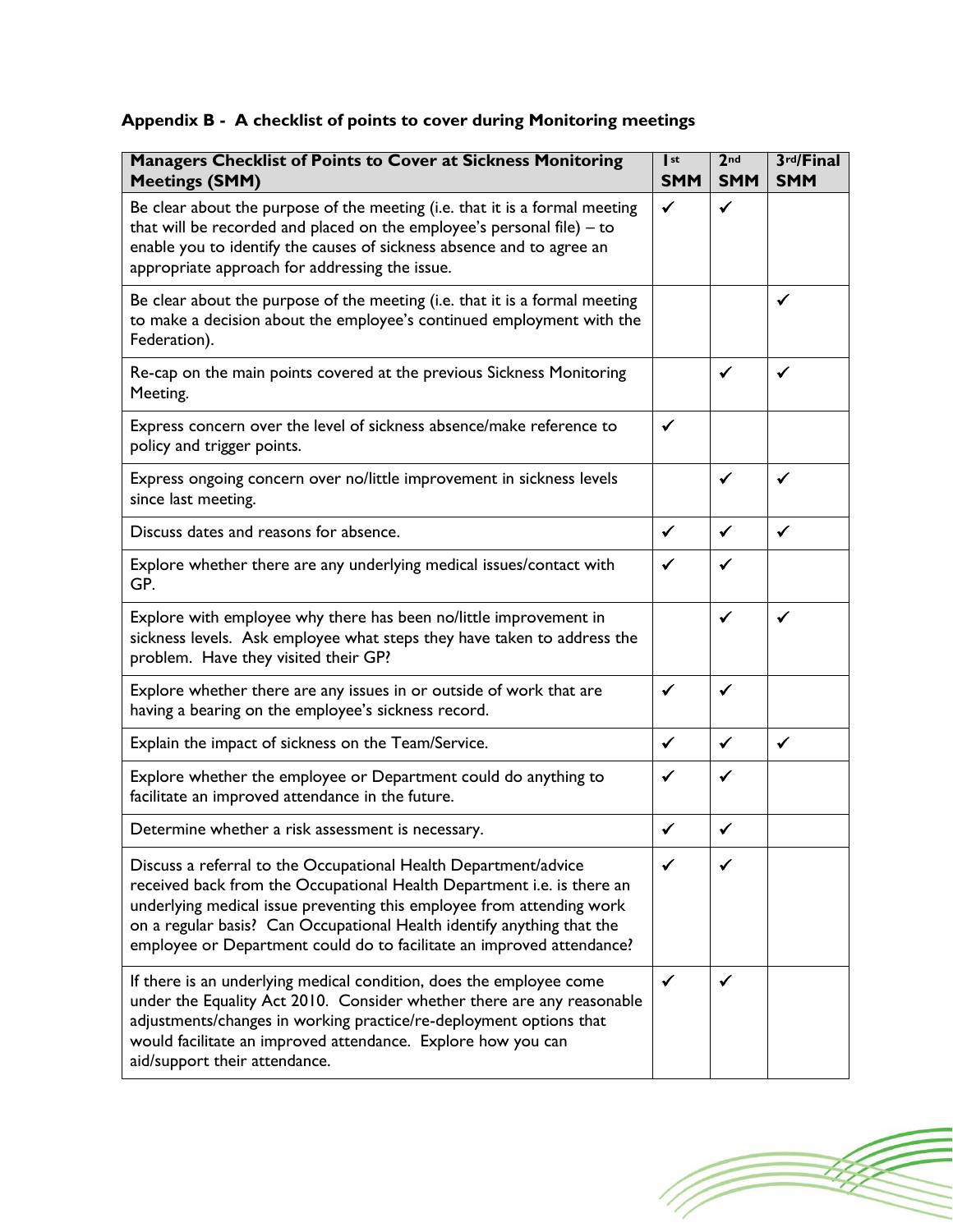| <b>Managers Checklist of Points to Cover at Sickness Monitoring</b><br><b>Meetings (SMM)</b>                                                                                                                                                                                                                                                                                                                                                                                                                                       | I st<br><b>SMM</b> | 2 <sub>nd</sub><br><b>SMM</b> | 3rd/Final<br><b>SMM</b> |
|------------------------------------------------------------------------------------------------------------------------------------------------------------------------------------------------------------------------------------------------------------------------------------------------------------------------------------------------------------------------------------------------------------------------------------------------------------------------------------------------------------------------------------|--------------------|-------------------------------|-------------------------|
| Make reference to any adjustments/changes in working practice that have<br>been made since the last meeting to facilitate an improved attendance.                                                                                                                                                                                                                                                                                                                                                                                  |                    |                               | $\checkmark$            |
| Strongly encourage the employee to contact the Employee Assistance<br>Programme provider Care first and discuss the support this service can<br>provide.                                                                                                                                                                                                                                                                                                                                                                           | ✓                  | $\checkmark$                  | ✓                       |
| Provide details on guidance available including, Managing Pressure leaflet,<br>Managing Pressure and Reducing Stress in the Workplace Policy and the<br>Substance Misuse leaflet, discuss the advice and support that Care First<br>can offer from 01.07.08, encourage employee to call them at any time<br>about any concerns or issues they may have in home or work, and<br>remind them that family contacts who have an affect on their health and<br>well-being can also use the phone services to obtain advice and support. | $\checkmark$       | $\checkmark$                  |                         |
| Be clear about the level of improvement expected.                                                                                                                                                                                                                                                                                                                                                                                                                                                                                  | $\checkmark$       | $\checkmark$                  |                         |
| Outline of Occupational Health advice to identify whether there are any<br>final options that could facilitate an improved attendance.                                                                                                                                                                                                                                                                                                                                                                                             |                    |                               | ✓                       |
| Inform the employee that their employment could be at risk if sickness<br>record does not improve. If at Stage 2, inform employee that if there is<br>no improvement then this will result in you progressing to Stage 3 of this<br>procedure where a decision to dismiss could be made.                                                                                                                                                                                                                                           | ✓                  | $\checkmark$                  |                         |
| Agree action plan, support measures and review date.                                                                                                                                                                                                                                                                                                                                                                                                                                                                               | $\checkmark$       | $\checkmark$                  |                         |
| If all options have been fully explored and the employee's sickness record<br>remains unsatisfactory, then in consultation with the HR Consultant,<br>managers should proceed with advising the employee that they are<br>terminating the employee's contract of employment.                                                                                                                                                                                                                                                       |                    |                               | ✓                       |
| Communicate the grounds for the dismissal, entitlement to notice, annual<br>leave and right of appeal.                                                                                                                                                                                                                                                                                                                                                                                                                             |                    |                               | ✓                       |